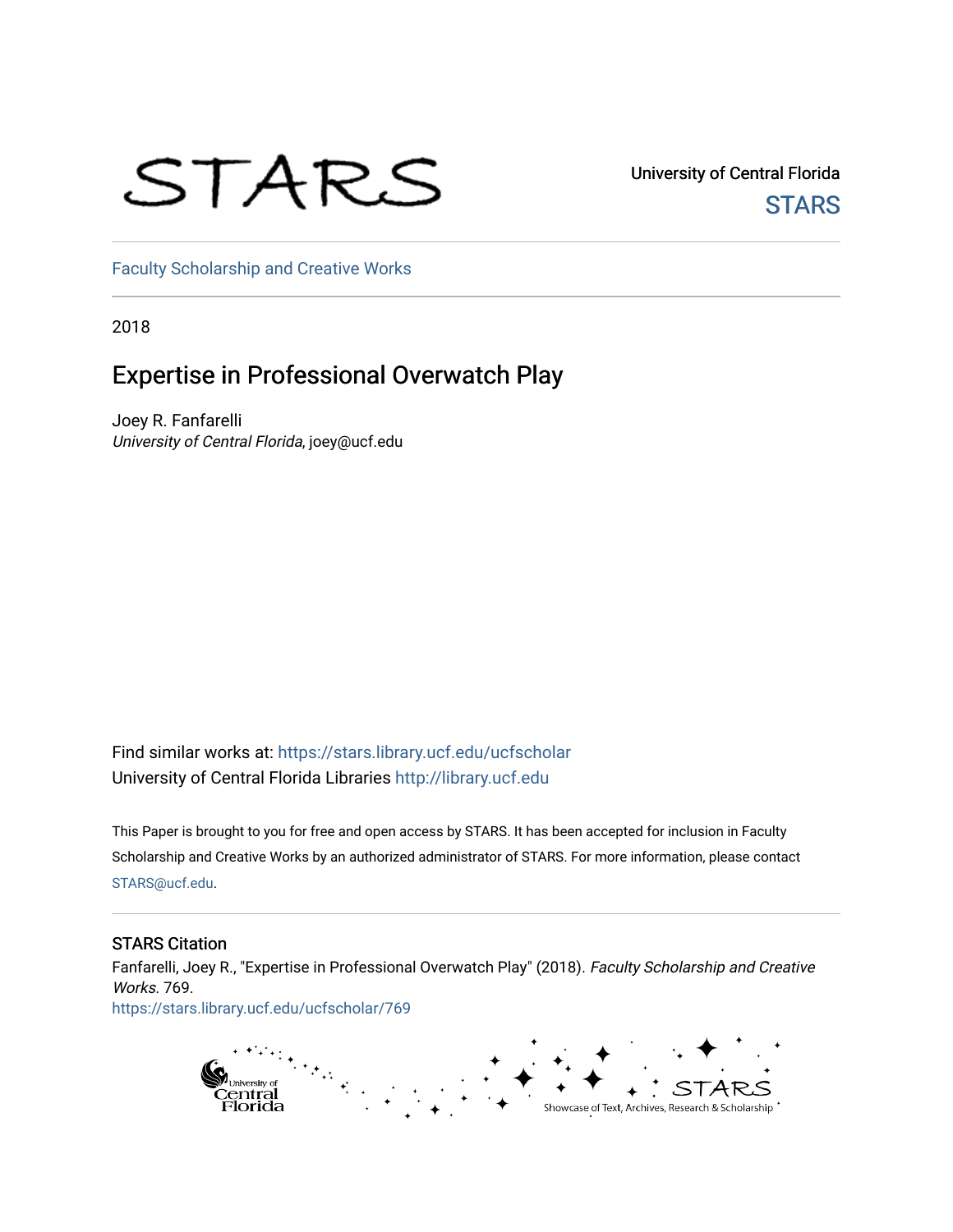# **Expertise in Professional Overwatch Play**

Joey R. Fanfarelli, University of Central Florida, Orlando, USA

#### **ABSTRACT**

eSports is a rapidly growing phenomenon in competitive gaming. Expertise is an interesting topic to study in relation to eSports, as eSports athletes are considered among the most highly-skilled players of their particular games. Examining expertise not only advances the understanding of what skills compose professional play but enables a deeper study of learning in games; before learning processes are studied, it is important to detail what learning these processes should produce. This study examines expertise through the application of thematic analysis to a series of interviews with professional players of the eSports game, Overwatch. The goal of this study is to identify which skills are perceived to be important to professional-level play by professional players. Two overarching themes were identified, game sense and mechanics. A number of sub-themes were identified as important, including survival, anticipation / prediction, communication, thoughtfulness, aim, ability usage, movement and positioning, and team-based mechanical synergies.

#### **Keywords**

Esports, Expertise, Game Sense, Games, Learning, Overwatch, Professional, Skills, Video Games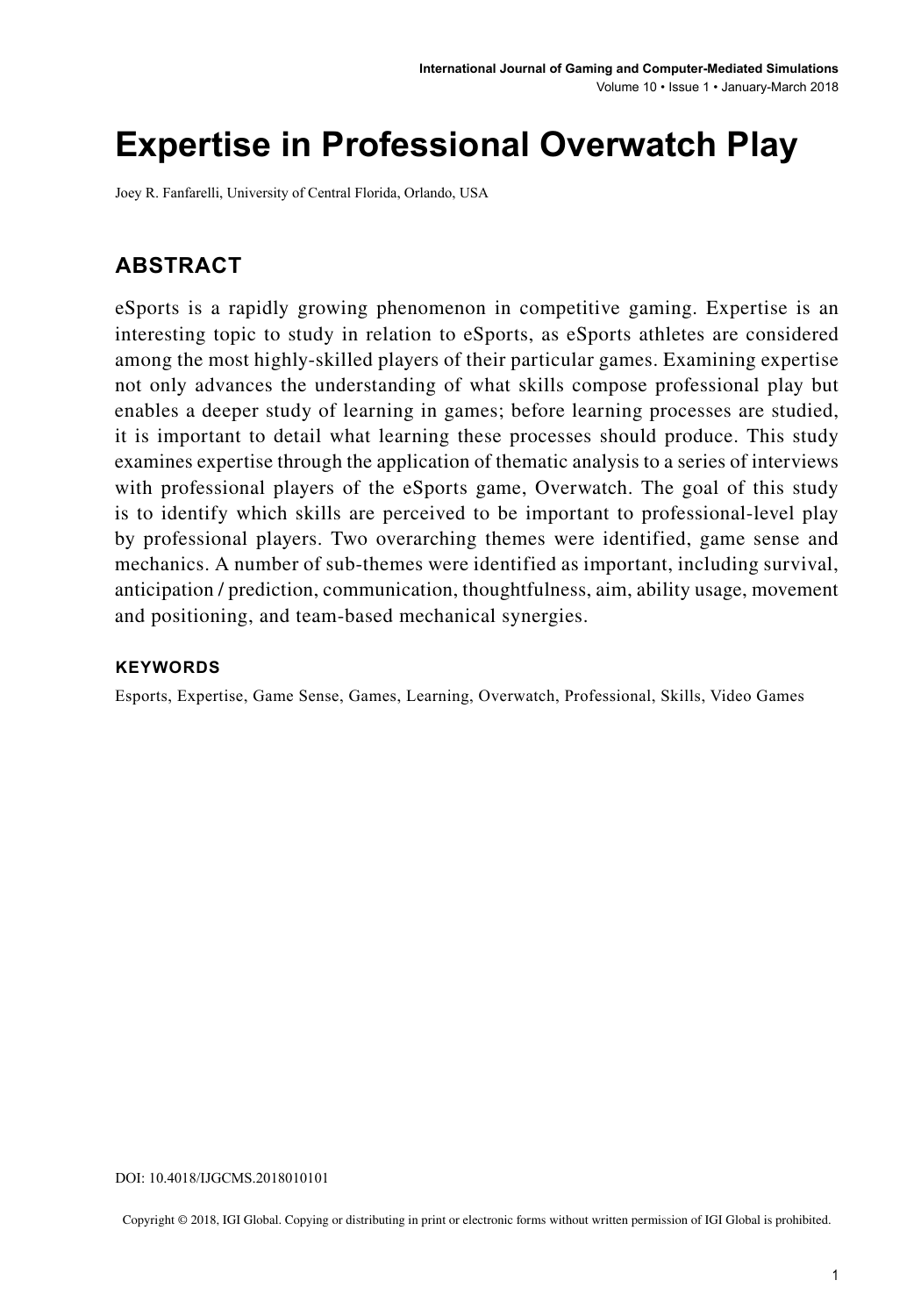#### **INTRODUCTION**

An expert is a person with above average ability, talent, or knowledge (Kirschner  $\&$ Williams, 2013). The study of experts is not a new phenomenon and has received strong attention from the literature. However substantially less focus has been given to the study of expertise in games and research on expertise in esports is still in its infancy. This is problematic as expertise is domain-specific (Murphy  $\&$  Alexander, 2002); while a professional football or American soccer player must be able to precisely control a ball with her foot and maintain an intense level of stamina, a professional basketball player would be penalized for foot control, and a professional chess player has little use for the type of physical stamina used in the aforementioned sports. Similarly, with esports, each game has different goals, rules, and affordances, in different settings, and with different control schemes. Players need to become proficient with manipulating the controlling mechanisms to react to specific timing structures in games (Egliston, 2007). Expert game players must master complex skills that work in synchrony with the game's mechanics (Thompson, Blair, Chen, & Henrey, 2013; Horn, Cooper, & Deterding, 2017). As researchers study the composition of expertise within a particular esport, they gain an understanding of the aspects which need to be mastered in order to be considered an expert. Once understood, these aspects enable the study of the processes required to develop that expertise, and also allow for cross-game and crossdomain study of the aspects and processes to better situate esports and players within the greater body of expertise research.

While much work remains, expertise research in gaming has progressed substantially since Sudnow's (1983) *Pilgrims in the Microworld*, an anecdote chronicling the author's journey from novice gamer to competent player in the Atari game, Breakout. Other early gaming expertise research examined expertise in video games, focusing on how video game-based expertise transfers to non-game-based tasks. For instance, both Sims & Mayer (2002) and Greenfield, Brannon, & Lohr (1994) examined how spatial ability in games translated to spatial ability outside of games.

Esports expertise research picked up in the late 2000s. Jakobsson, Pargman & Rambusch (2007) conducted interviews with professional Counter-Strike: Source players at the 2007 World Cyber Games. Although the article focused primarily on the transition from novice to professional player, it mentioned expertise within its analysis, citing the importance of team communication and adaptation to the enemy, and described the importance of both physical and mental aspects of game mastery.

Reeves, Brown, & Laurier (2009) also examined expertise in Counter-Strike: Source by proposing and analyzing two gameplay vignettes. The authors argued the importance of considering the player experience, and presented a set of features of expertise in Counter-Strike players, as a result of their vignette analyses. The authors recommended examining how these features remain or differ across expertise in other FPS games, or games of other genres.

Donaldson (2015) theorized about expertise in the Multiplayer Online Battle Arena esports game, League of Legends. This research provided an in-depth examination of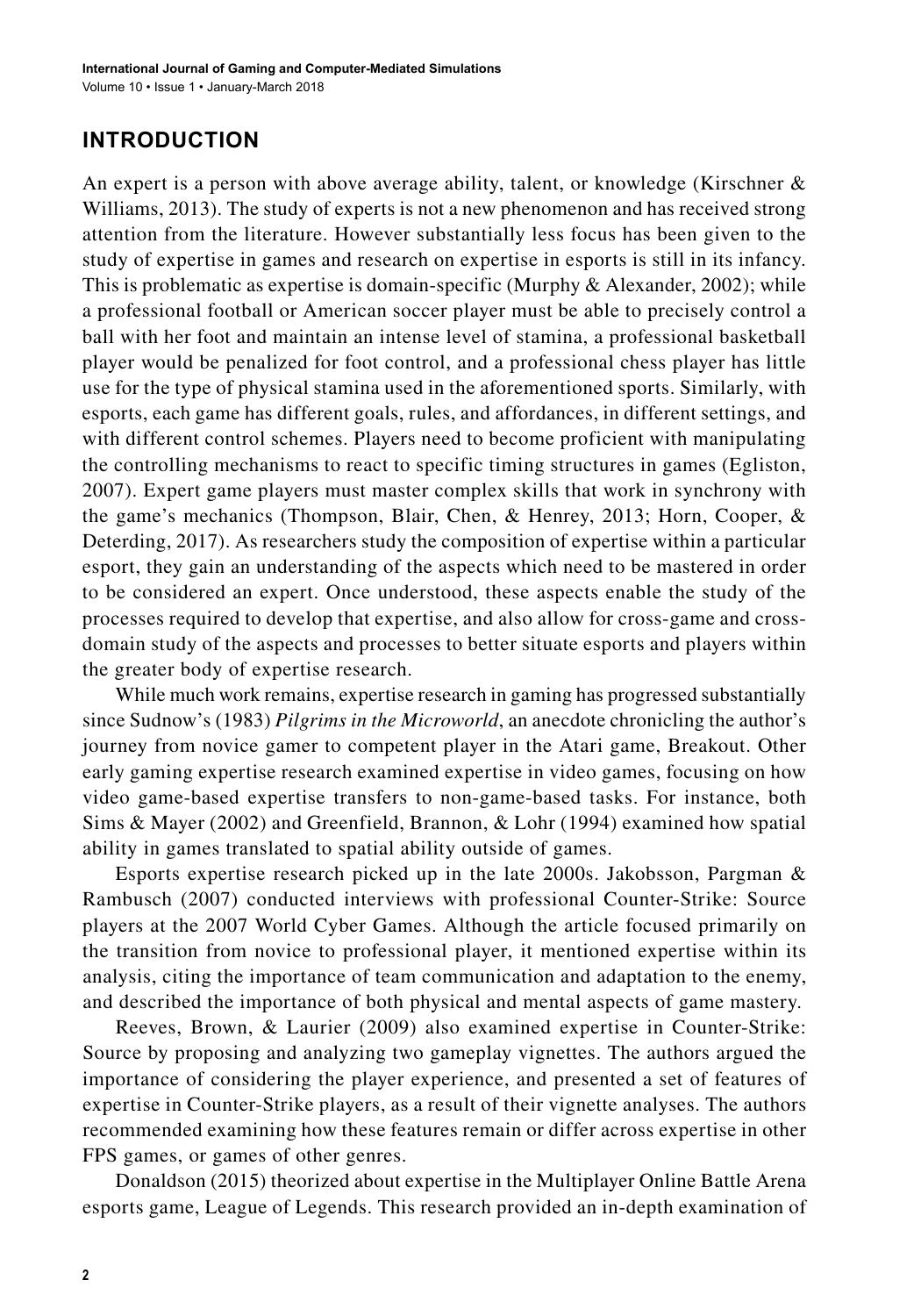mechanical and metagame expertise. The author concluded that the development of metagame expertise is particularly important to expert play.

Castaneda, Sidhu, Azose, & Swanson (2016) used pre and post-play surveys in conjunction with eye trackers to study differences across players with a range of gaming experience. They found that novice players reflected more on concrete game elements, and were more likely to look at the same spot on the screen, twice in a row, when compared to expert players. While this was not a study of professional players, it did utilize the esports game, Defense of the Ancients 2, and yielded strong data on visual practices of players with high levels of expertise.

Other studies have examined expertise in games in other ways, such as using quantitative metrics to assess expertise in Tetrus (Lindstedt  $\&$  Gray, 2013) or recording gameplay and asking the player to narrate his or her actions in World of Warcraft (Kirschner & Williams, 2013). While this research is quite valuable, there is still much that remains to be studied when considering expertise in modern esports, a topic that is likely to find its way into the public eye if the esports market continues its recent and continuous trend toward success.

Esports has experienced rapid growth in recent years (Hamari & Sjöblom, 2017). At over \$99.6 billion in revenue in 2016, 8.5% higher than the previous year, these digital competitions have not only become popular, but have become lucrative (Armstrong, 2017). In parallel, the academic literature has recently strengthened its focus on esports, as evidenced by the third special issue of this journal dedicated to the topic. That is not to say that esports research has not been ongoing, but it has certainly achieved a stronger focus in recent years.

Professional esports athletes, as with any traditional sport, represent the highest tier of skill found within the player base. They practice for long hours (Collins, 2017; Kari & Karhulahti, 2016), learn the game in and out, and ultimately form their own strategies and new ways of playing the game in order to maintain an edge on their competitors. Expertise and learning, therefore, are at the core of an athlete's esports experience, and thus at the core of esports itself. The present study seeks to examine expertise in a modern esports game, *Overwatch*.

#### **Overwatch**

Overwatch is a competitive online multiplayer first person shooter (FPS) game where players form into two teams of six players each in objective-based play. Players choose from a large roster of playable characters, called heroes, who each have their own special abilities, strengths, and weaknesses. Hero selection can be changed at any point during the game as long as the player is in their team's spawn area. Each hero has a "primary fire" ability which is typically a straightforward attack or healing action (e.g., swinging a hammer, shooting a gun, extending a healing beam), and some heroes have a secondary fire ability which tends to be slightly more complex (e.g., hacking an opponent's abilities). Heroes also have other abilities which require a timer to count down before they can be used again (e.g., laying a trap). Beyond that, all heroes have an ultimate ability, which charges over time. These ultimate abilities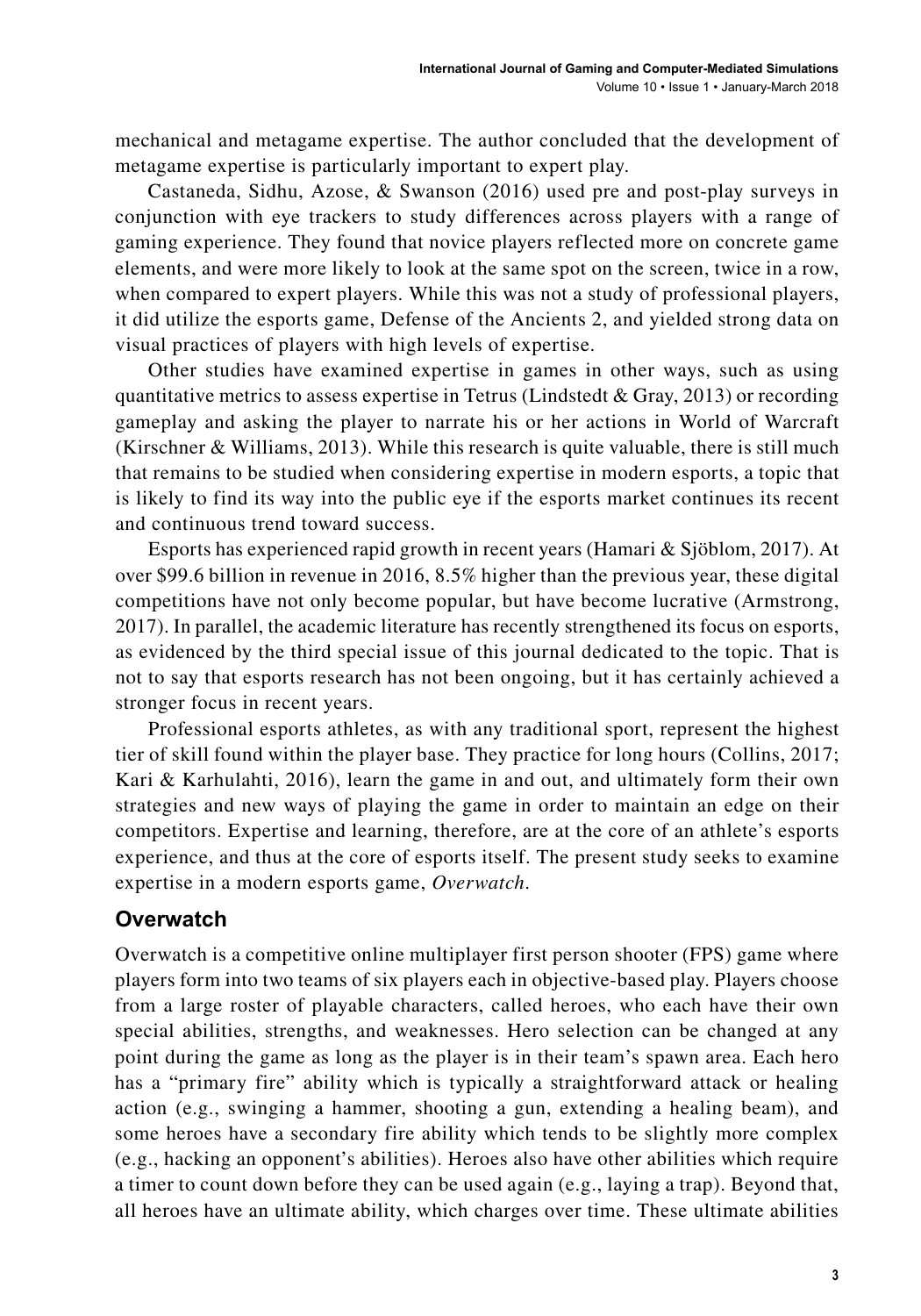can turn the tide of the game, enabling a character to temporarily become an extremely powerful damage dealer or healer, or making enemies less effective or easier to attack (e.g., stunning all enemies in front of the user). These abilities are charged over time and can be unleashed once a meter reaches 100%. The required charge time can be reduced by damaging enemies or healing allies.

In addition to an expansive roster of heroes, Overwatch has several different game modes. This article focuses specifically on the competitive mode, which is composed of four different sub- modes – escort, assault, hybrid, and control.

Control is a classic king of the hill mode where two teams compete to hold a predefined location on the map. As a team holds the point, their progress bar progresses from 0% toward 100%. In order to capture a point, a team must have at least one player on the point while the enemy team does not have any players on the point. Once captured, the progress bar will increase at a steady rate until the opposing team captures the point. When a team's progress bar reaches 100%, they win the round; the first team to win two rounds wins the game.

The remaining modes assign each team to be attacker or defender. In assault, the attacking team must capture two different points, in sequence, while the defenders try to stop them by defending until a timer runs out. After the timer runs out or both points are captured, the roles switch. Whichever team makes more progress as the attacking team wins. Subsequent rounds are played in the event of a tie.

In the escort mode, the attacking team must move a payload toward a delivery point. The payload moves when attackers are in the vicinity of the payload and no defenders are present. The round ends when the timer runs out or the payload is delivered. Like assault, the teams then switch roles. Whichever team moves the payload furthest wins.

The hybrid mode begins as assault, where the attacking team must capture the payload, and ends as escort, where the payload must be delivered to the delivery point. Teams switch as in the other modes, and whichever team progresses the furthest wins.

Overwatch is a complex game with many layers of expertise. While the average experienced game player can pick up the game and perform the basic actions that are required to help her team win to some extent, there are many different aspects of the game that require experience and skill to execute effectively. While this can be said of other objective-based first-person shooter games, Overwatch expands upon the complexity by integrating a large roster of heroes that all have unique abilities, attributes, and roles.

It is important to note that not all players agree on the specifics of role categorization. While Overwatch separates the game's heroes into Offense, Defense, Tank, and Support roles, these are not absolute. It is quite common to see the sniper hero, Widowmaker, who is assigned as a defender in game, being played as an attacker. While discrepancy occurs, there is some consensus in the ways players discuss roles; most players tend to agree that the following roles exist: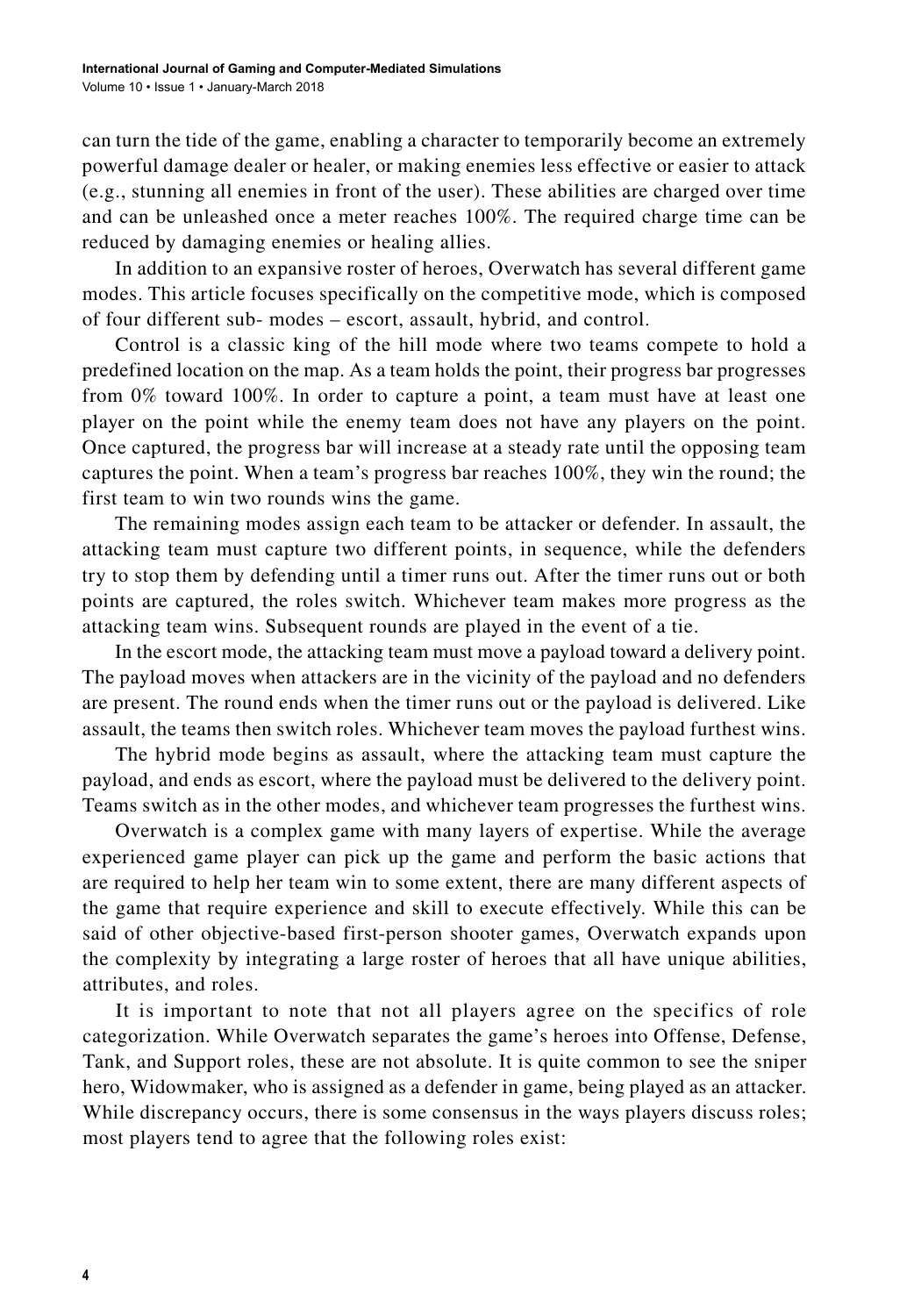*DPS (Damage Per Second): DPS heroes typically do large amounts of damage to the enemy team and secure kills. For example, Soldier:76 has an assault rifle and rocket launcher that can be used to attack the enemy team.*

*Tank: Tanks absorb or block damage. Tanks are typically meant to be in the frontlines of battle, pushing back enemy tanks and brawling anyone who gets too close to the friendly team's front lines. Tanks typically help create space between teams so that DPS heroes can more efficiently deal damage without fear of dying. For example, Reinhardt, has a large shield that can be maneuvered to protect his team so they can safely deal damage.*

*Support: Support heroes primarily include healers, but also others that support the team in ways beyond tanking or damage-dealing. For example, Sombra can hack enemy players to temporarily remove their abilities, making them easier to kill (e.g., can hack Reinhardt to remove his shield).* 

While these roles exist to categorize heroes, heroes that belong to the same role frequently exhibit strong dissimilarities. While a Lucio player spends much of his time close to the frontlines healing his team and selectively altering their speed to make them more mobile and evasive, an Ana player heals her team from afar, using a sniper rifle that both heals allies and damages enemies, and grenades that can heal allies and make enemy players unhealable for a small period of time. The positioning, timings, movement, and ability usage of both of these support characters differ meaningfully; differences become even greater when discussing playable characters that form different roles (e.g., a support character vs DPS).

#### **The Present Study**

While these articles examine popular esports games in several different ways, the study of expertise within esports requires more attention. The present study takes a different approach from previous studies. The goal of this study is to use thematic analysis to gain a holistic understanding of the skills professional players find to be important to expertise within the esports game, *Overwatch* (Blizzard Entertainment, 2016). Overwatch has made major strides in aligning itself with traditional organized sports (Marks, 2017) by establishing regulations on salary, tournament winnings, benefits, contract length, and housing and practice facilities. Further, like other traditional sports, teams in the official Overwatch League will represent cities around the world (e.g., Miami-Orlando Misfits). Moreover, significant figures have invested in Overwatch teams, including Robert Kraft, Chief Executive Officer of the Kraft Group and the New England Patriots and Jeff Wilpon, Chief Operating Officer of the New York Mets (Minotti, 2017).

Scholz & Stein  $(2017)$  argue "The reasoning behind rejecting the sports label is that eSports do not aim at creating converging structures of official sports such as associations and rule standardizations, but strive for preserving its dynamics and potentials from decentralization." (p. 48). The new formation of the Overwatch League opposes this argument, enabling Overwatch as an esport to better reflect traditional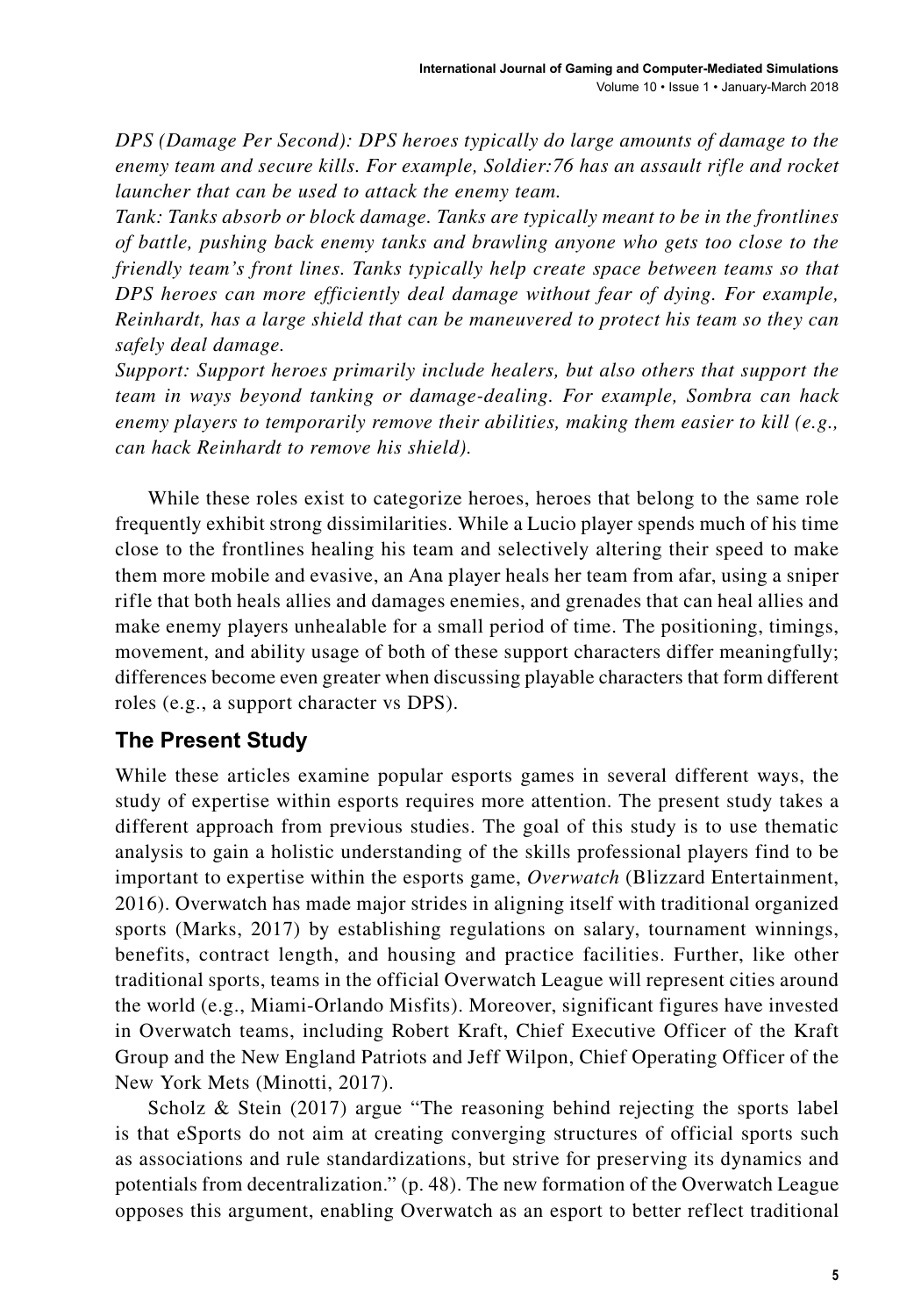sports composition. The alignment of the digital sport with the traditional sports, and Overwatch's strong sense of organization makes Overwatch a unique case that diverts from the contemporary esports norms and converges with those in the traditional sports.

With Overwatch established as a suitable esport of study, this article presents results of interviews with professional players and incorporates thematic analysis to investigate the following question:

**Research Question:** Which skills do professional Overwatch players perceive to be important in developing professional-level expertise?

The answer to this research question will enable a more focused examination of the processes required to become an expert in Overwatch; identifying the processes to acquire expertise without understand the factors that compose expertise is, at best, inefficient. Further, the investigation of this research question will yield results that will enable comparison of expertise between Overwatch and other esports, video games, and sports beyond the gaming domain, thereby better positioning the study of esports expertise within the literature of the broader expertise domain.

### **METHODOLOGY**

This study used thematic analysis to examine the data obtained from interviews with professional Overwatch players.

#### **Participants**

12 interviews with 11 professional Overwatch players were analyzed to identify which skills professional Overwatch players perceived as important in expert-level Overwatch play. Players came from seven different teams, and represented damage dealers (DPS), support players, and tanks. Table 1 lists in-game names, team affiliations, and citations for each interview.

#### **Interviews**

While one interview was personally conducted by the researcher, all other interviews included in the dataset were located on YouTube, and conducted by others. YouTube interviews were targeted because they allow for verification, via audio and/or video, that the people being interviewed are actually professional players; text-based interviews do not afford the same certainty. The player interviewed by the researcher consented to have his information used in this study, alongside his name. All other interviews were already publicly available on YouTube.

All YouTube interviews were from two channels, Akshon Esports and Overwatch Central. Akshon Esports interviews were all 3-6 minutes long and maintained relatively consistent formatting. The player was asked about recent tournament performance, thoughts on a recent situation in professional Overwatch, who they would draft or form a team with if they were to manage a team, and to give a tip or discuss expertise with their hero or role.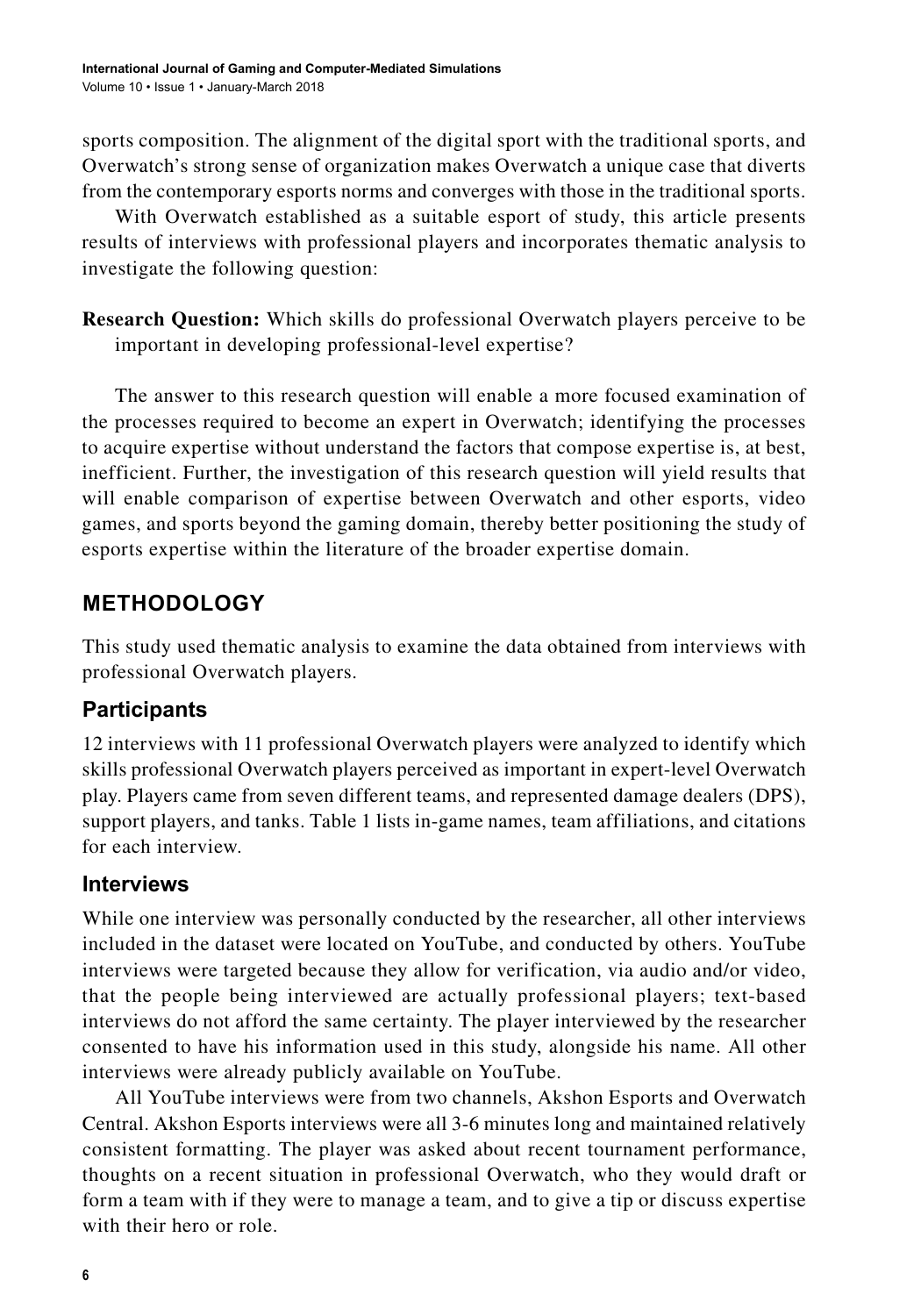| <b>In-Game Name</b> | <b>Team</b>      | Role       | <b>Citation</b>                    |
|---------------------|------------------|------------|------------------------------------|
| Arhan               | AF.Blue          | <b>DPS</b> | Akshon Esports, 2017a              |
| Bani                | <b>FNRGFE</b>    | Support    | Interviewed by Author              |
| Dummy               | <b>NRG</b>       | Support    | Overwatch Central, 2017a           |
| <b>EFFECT</b>       | EnvyUs           | <b>DPS</b> | Akshon Esports, 2017b              |
| MikeyA              | TeamUK           | <b>DPS</b> | Overwatch Central, 2017b           |
| Miro                | Lunatic-Hai      | Tank       | Akshon Esports, 2017c              |
| Numlocked           | <b>NRG</b>       | Tank       | Overwatch Central,<br>2017c; 2017d |
| Rascal              | Kongdoo Panthera | <b>DPS</b> | Akshon Esports 2017d               |
| Ryujehong           | Lunatic-Hai      | Support    | Akshon Esports, 2017e              |
| Tobi                | Lunatic-Hai      | Support    | Akshon Esports, 2017f              |
| Tvique              | <b>Misfits</b>   | <b>DPS</b> | Overwatch Central, 2017e           |

**Table 1. Interviewee names, teams, roles, and citations**

Video editing included intro and outro graphics, overlays, and cuts in between questions in order to display the question on screen. No cuts appear to have been placed in the middle of interviewee responses. Aside from the graphics and questions described above, the entirety of the interview displays the interviewee responding to the question.

Overwatch Central interviews were far more detailed, lasting 17-22 minutes. Unlike the Akshon Esports videos, these strongly focused on strategies, tips, and tricks. The interviewee was asked to discuss their professional background, followed by a series of open-ended questions relevant to that interviewee's primary hero. After each question, the interviewee is allowed to speak at length in response to the question. However, this becomes conversational. Follow-up questions were often asked in response to something the interviewee said.

The video does not show the interviewee or interviewer. Throughout the duration of the interview, the video shows in-game footage of the interviewee playing the hero he or she is discussing, with intro and outro text and graphics. There is no apparent audio cutting of the interviews, but it is difficult to be certain without accompanying video – asynchronies in audio are more difficult to detect than those in video.

These interviews were manually transcribed by the author and then submitted to thematic analysis.

#### **Procedure**

Thematic analysis was employed in order to derive common themes regarding the skills described. Thematic analysis is a widely-used methodology for systematically identifying, analyzing, and reporting patterns in qualitative data (Braun & Clarke, 2006) It is useful in the study of people, events, situations, and organizations through analysis of qualitative data (Boyatzis, 1998) Thematic analysis is useful for this study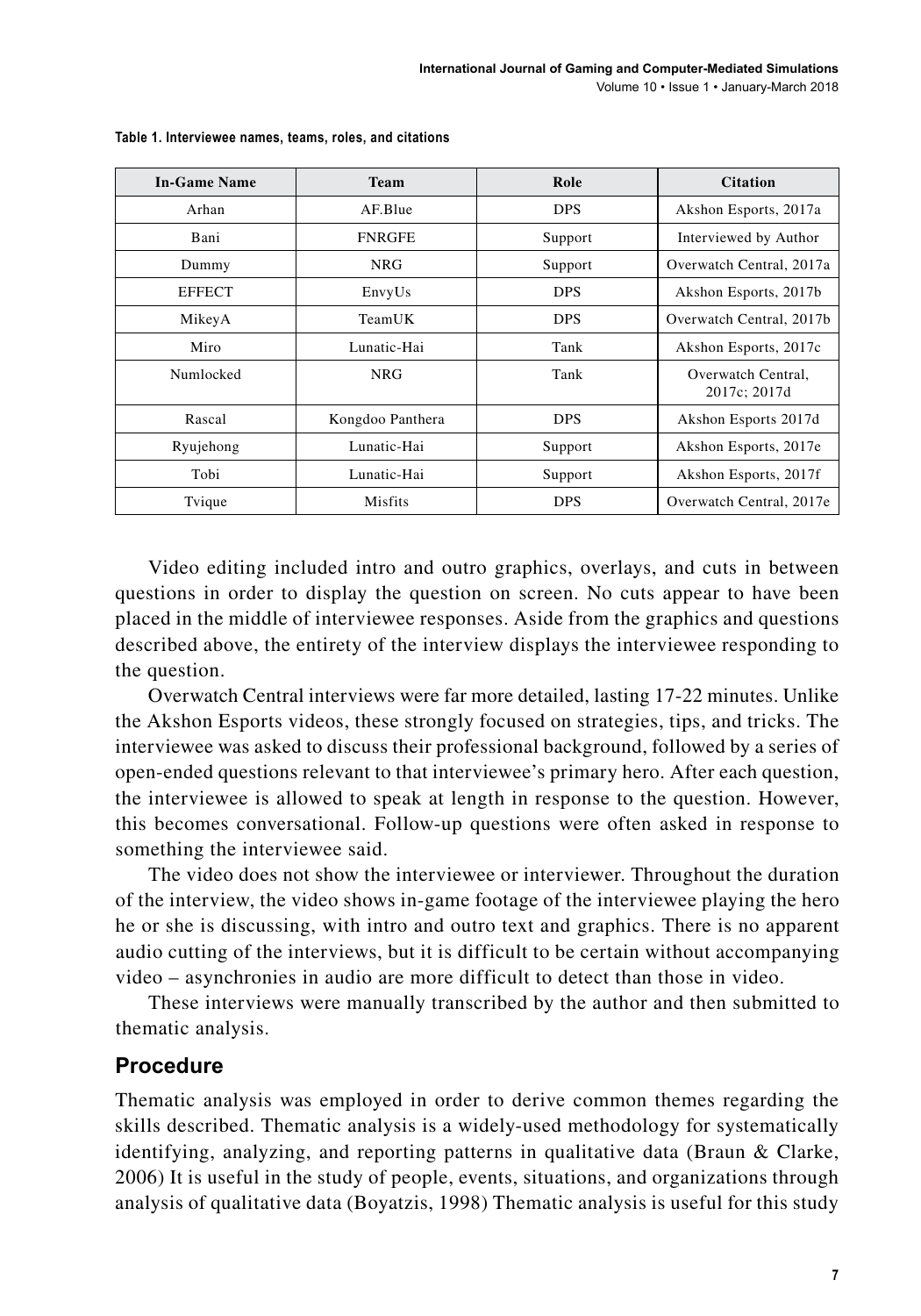because it enables the development, analysis, and understanding of key themes in how professional Overwatch players describe skills required for top level play. The methodology used in this study followed Boyatzi's (1998) four stages of thematic analysis.

Interview transcripts were re-read multiple times to extract quotations related to player skill. Once a reading occurred where no new quotes were extracted, one more reading occurred. If more quotes had been found at this point, another reading would have ensued. Next, the author generated initial codes to assign to the quotations. The quotations were read several more times, leading to the generation of more codes to assign to any quotations that did not have codes after earlier coding sessions.

Once all quotations were assigned one or more codes, another reading of the quotations was conducted to assess and fix any issues with internal homogeneity and external heterogeneity (Patton, 1990). During this process, some codes were deemed to be similar and combined into a new code. Codes were then interpreted to derive overarching themes to better describe the data. Finally, these themes were interpreted and described within this article.

### **RESULTS**

Thematic analysis resulted in the following themes and subthemes:

- 1. **Game Sense:** Survival, Anticipation / Prediction, Communication, Thoughtfulness
- 2. **Mechanics:** Aim, Ability Usage, Movement and Positioning, Team-based Mechanical Synergies

Relevant extracts are provided as support for each sub-theme, but not all relevant extracts. To avoid wordiness, only those extracts which show different facets of the sub-theme are included; redundant extracts are excluded.

#### **Game Sense – Subthemes: Survival, Anticipation / Prediction, Communication, Thoughtfulness**

Game sense (also referred to as gamesense) as it relates to video games is a term that is not defined in the academic literature, but frequently used in competitive video game culture. ioStux (2017), a German Overwatch coach and YouTube streamer, defines game sense as an awareness of the current game state. A player with good game sense should have knowledge about the number of players currently alive, which abilities other players currently have available, whether or not the player should be aggressive or defensive, and so on. It is no accident that this is the first sub-theme listed in this article; game sense was described in all interviews, and it also seems to be the most complex and mysterious aspect of expertise that was described.

#### *Survival*

Being able to survive is an important aspect of a team-based game. When a player has been defeated, they are out of the action and unable to contribute to the team's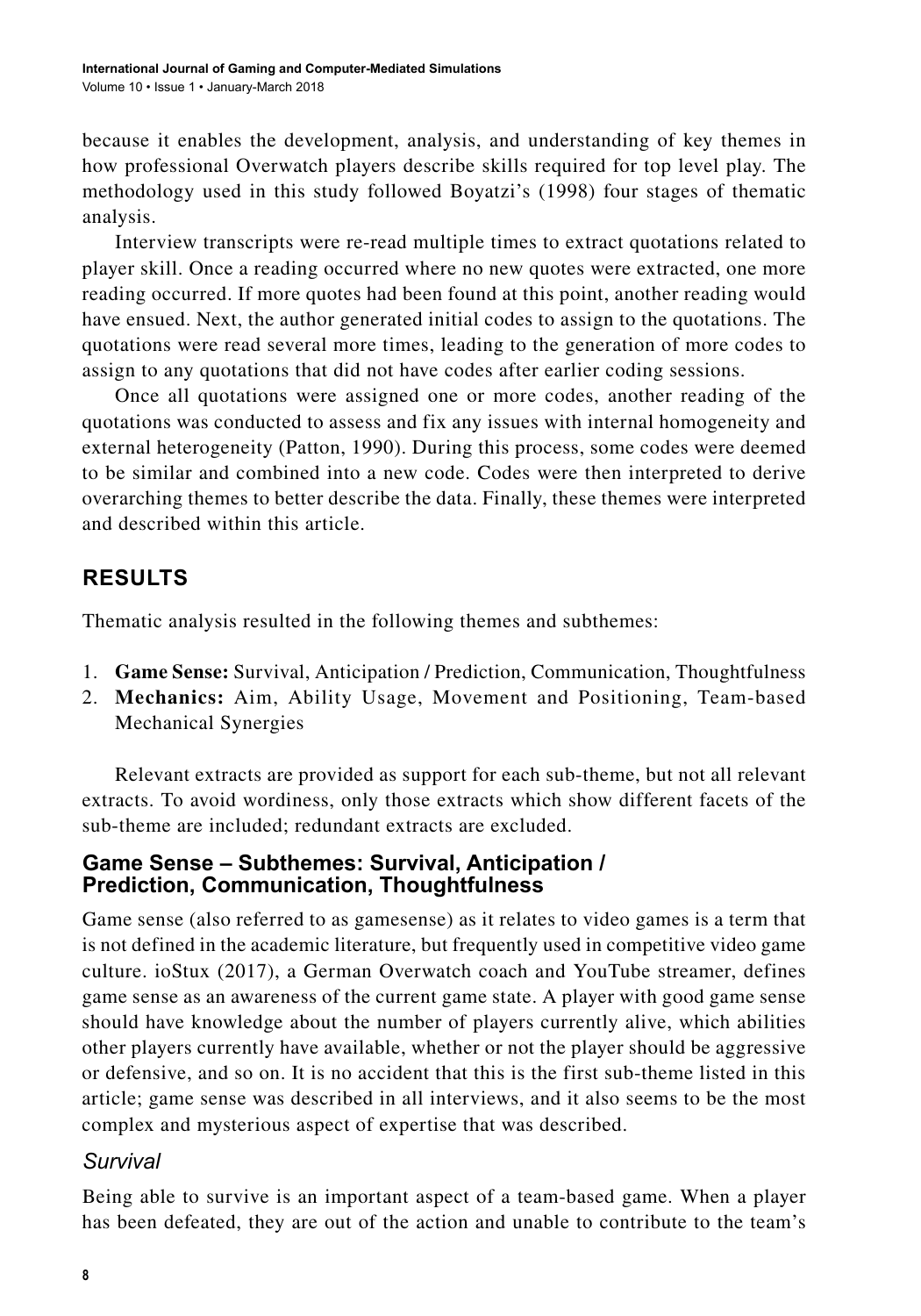objectives and strategies. One thing that enables survivability is cooldown management. In video games, a cooldown is the amount of time a player must wait before being able to re-activate an ability. Players referred to keeping track of not only their own cooldowns, but also teammate cooldowns, and enemy cooldowns, all aspects of the game state that frequently change:

*Extract 1: "Another important thing to think about when it comes to Ana's survivability is, honestly, you don't just manage your own cooldowns… you think about your team mates' cooldowns. It's a team game. If you are an Ana and you have a soldier, maybe you think about every time you get dove, or get pushed by anything, you need to make sure you're on top of your soldier so that he healing stations for you." (Dummy)*

Dummy describes how Ana, a vulnerable but important healer, can position herself near Soldier:76, who can heal her if enemies begin to attack. Likewise, McCree can use a flashbang to stun attacking enemies. By keeping track of teammate cooldowns, players can assess when their teammates are best prepared to protect them.

Related to cooldowns, MikeyA discusses another time-based mechanism that can aid survivability, health packs.

*Extract 2: "Tracer is extremely squishy, so you have to learn how to survive… You need to be mindful of where the health packs are and when they're going to come back up if you've taken them. If you have health pack control, you're going to win the 1v1." (MikeyA)*

Health packs are stationary in-game items that increase health and regenerate after a short period, aid survivability. Knowing where these are and when they are available will help a player to survive. Like Dummy, Bani plays a healer for his team. When asked about his primary responsibilities, Bani stated:

*Extract 3: "#1 – don't die, because I'm the focus of most of the enemy's strategies. #2 – keep my team alive." (Bani)*

In Overwatch, healers are key targets for enemies. If Bani is defeated, his team loses a healing source, and so the rest of the team can be defeated with greater ease. So, as Bani attempts to keep his team alive, he must constantly consider how he can, himself, remain alive. From an offensive point of view, Tvique discusses how he must assess an enemy's capacity to threaten his survivability before engaging.

*Extract 4: "If you actually want to take a fight vs a soldier or vs a McCree, you should definitely look out first for if they have used any of their abilities. That's the most important part." (Tvique)*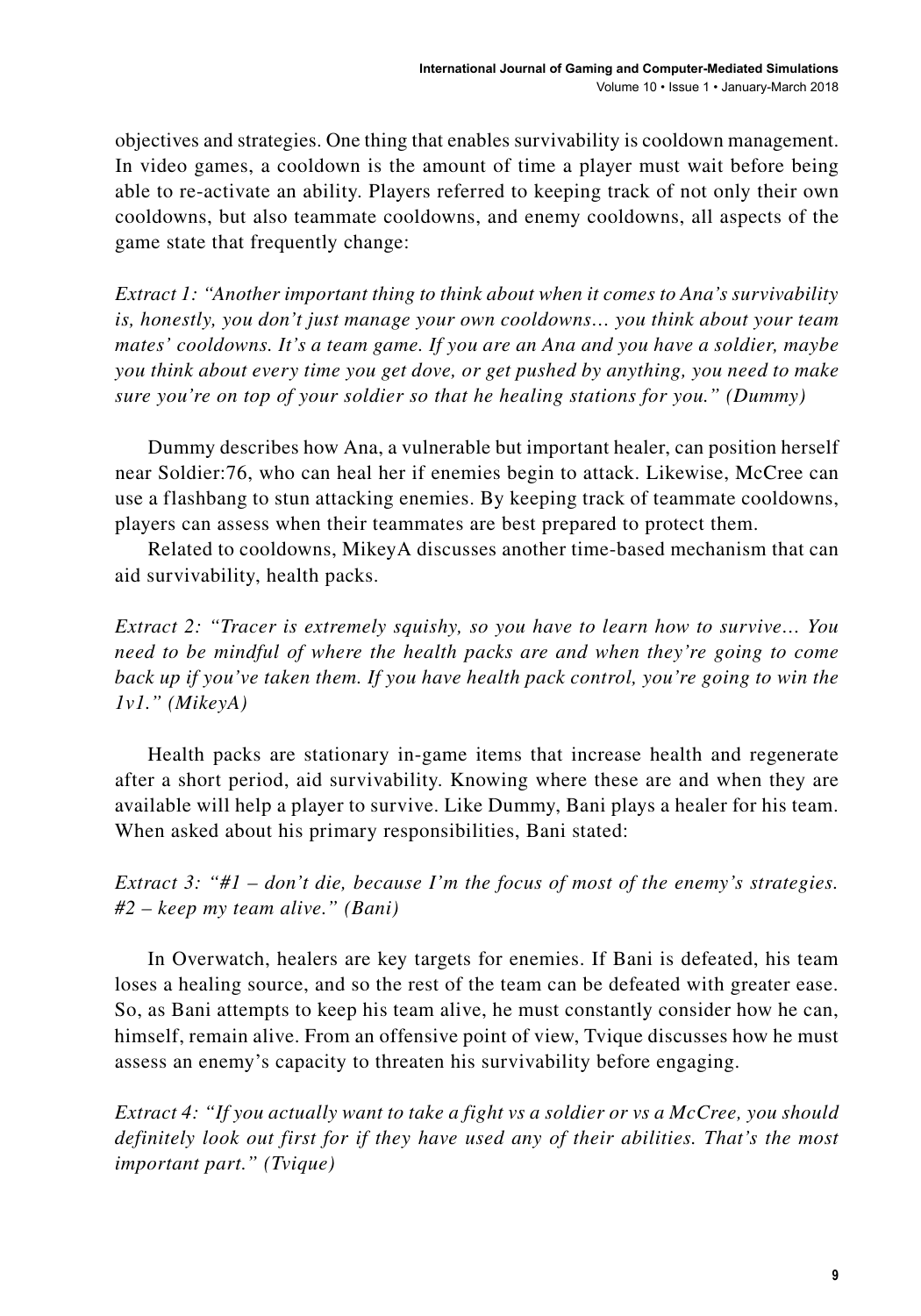Tvique shows the importance of cooldown-related game sense from the perspective of an attacker. A player moving in to fight Soldier:76 or McCree will have a much better chance of survival if the enemy cannot heal or stun.

While survival is necessary, it is insufficient for success. A player who hides in a corner and survives the whole game is unlikely to be a useful teammate. To this end, players discuss this importance of maintaining aggression without dying.

*Extract 5: "I think Tracer is 70% survivability. Most important thing is to be alive to keep harassing your opponents." (EFFECT)*

*Extract 6: "push the boundaries, but never go past it. Try and take as much as you can, but never get punished." (Bani)*

EFFECT describes the importance of being alive – to be able to harass the enemy. Likewise, Bani discusses the importance of not being punished, but to also have a parallel goal of maximizing impact.

#### *Anticipation / Prediction*

The ability to anticipate or predict changes to the game state supports player decisionmaking; by knowing what is to come, a player can decide which actions are most likely to result in success. One player discussed the importance of anticipation for being able to react quickly:

*Extract 7: "I actually think the two work hand-in-hand. Since you're able to anticipate, you can react quickly. Your reactions depend on your game sense and anticipation." (Arhan)*

To go back to Extract 4, if a player knows an enemy McCree has not used his stun recently, she can predict that McCree will likely stun her when she attacks. Armed with that information, she can choose to wait until he uses it before initiating, initiate with a different target entirely, or attempt to "bait it out" (e.g., get McCree to use the ability without actually stunning anyone).

Until now, only anticipating and predicting enemy action has been discussed. However, players also note the importance of reducing the enemy's ability to predict:

*Extract 8: "It's hard to block an ult if…there's too much of a pattern within your play, because obviously they'll get used to it, and then they can just do it on the offset when you don't have your shield up. So, doing things like randomly meleeing – if you're not close to the enemy Reinhardt…get a swing in there, baiting him to think you don't have your shield up. Looking away quickly is a good bait as well." (Numlocked)*

Reinhardt has an ultimate ability that will knock down and stun all enemies in front of him for a few seconds, making the team incredibly vulnerable. However, this can be blocked by the opposing team's Reinhardt shield. Numlocked discusses reducing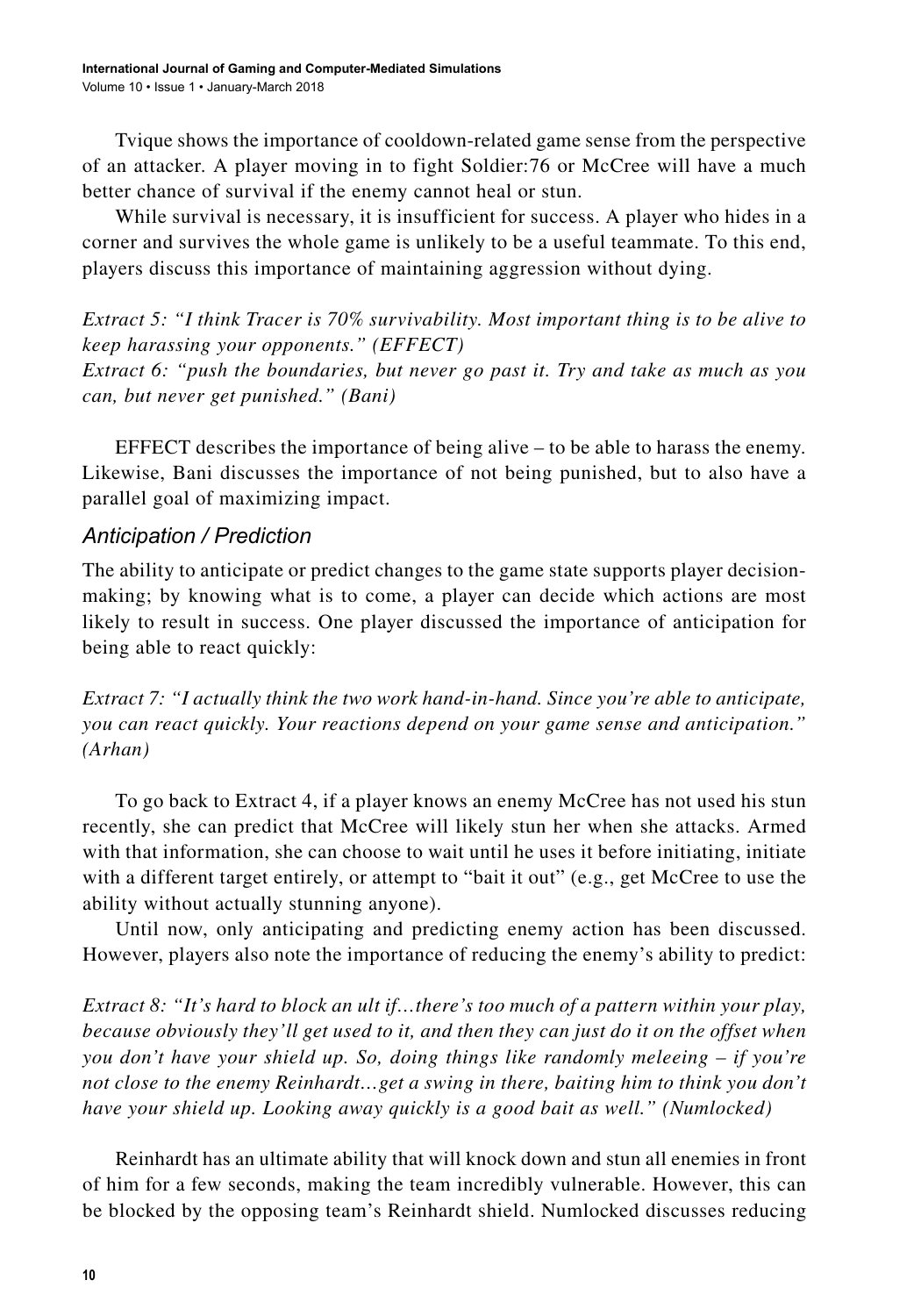patterns within play to reduce the enemy's ability to predict when your shield will go down. For instance, lesser skilled Reinhardt players may continuously bring their shield down and up, in something of a rhythm. Numlocked describes how this rhythm can work against you, as the enemy can simply predict when the shield will go down and use the ult during the predictable window of time. Instead, Numlocked provides tips for being unpredictable so that the enemy has a difficult time predicting, and capitalizing on, your movements.

#### *Communication*

In addition to acquiring and using information, knowledge management acknowledges the importance of disseminating information. In a team-based game, this occurs through communication. Players discussed the importance of communication to team success:

*Extract 9: "…in professional play it's all about communication" (Bani) Extract 10: "Everything you use in your kit needs to be supplemented by communication. Otherwise, it's going to go to waste." (Dummy)*

Numlocked elaborates on how to communicate *effectively*:

*Extract 11: "it's important to realize what the important information is and communicate that. Abilities is the biggest one... So, like, Ana heal nades, Zarya shields, Roadhog hooks… those are huge cooldowns, and if they're not up, that's kind of a go sign for fights a lot of the time. Things like that give a lot of space to your team, and it's important that you communicate that, whereas things like, say, you did 50 damage to Lucio – that's redundant." (Numlocked)*

Numlocked demonstrates the importance of not only acquiring information about the game state, but communicating it. One player may have unique access to information due to positioning, interface elements, or otherwise, and sharing this information with teammates can enhance understanding of the game state for all players. However, he cautions to only relay information that is important to the game (e.g., if important abilities are ready to be used). Although only one example is given, this is likely to refer to information that enhances anticipation and prediction of changes to the game state, as well as information that enables the team to coordinate to gain an advantage against the enemy.

The work conducted in Schrader & McCreery (2007) provides a relevant perspective. The authors describe the differences between traditional teacher/student roles and how they manifest within a massively multiplayer online game. Ultimately, they discussed how these roles regularly shift as information is shared amongst members of a gaming community. Similarly, in a single Overwatch game, players constantly acquire new information, and must relay that information to teammates. In turn, these information-bearers take on the role of teachers, and their teammates become students, until somebody else acquires sufficient knowledge to be valuable to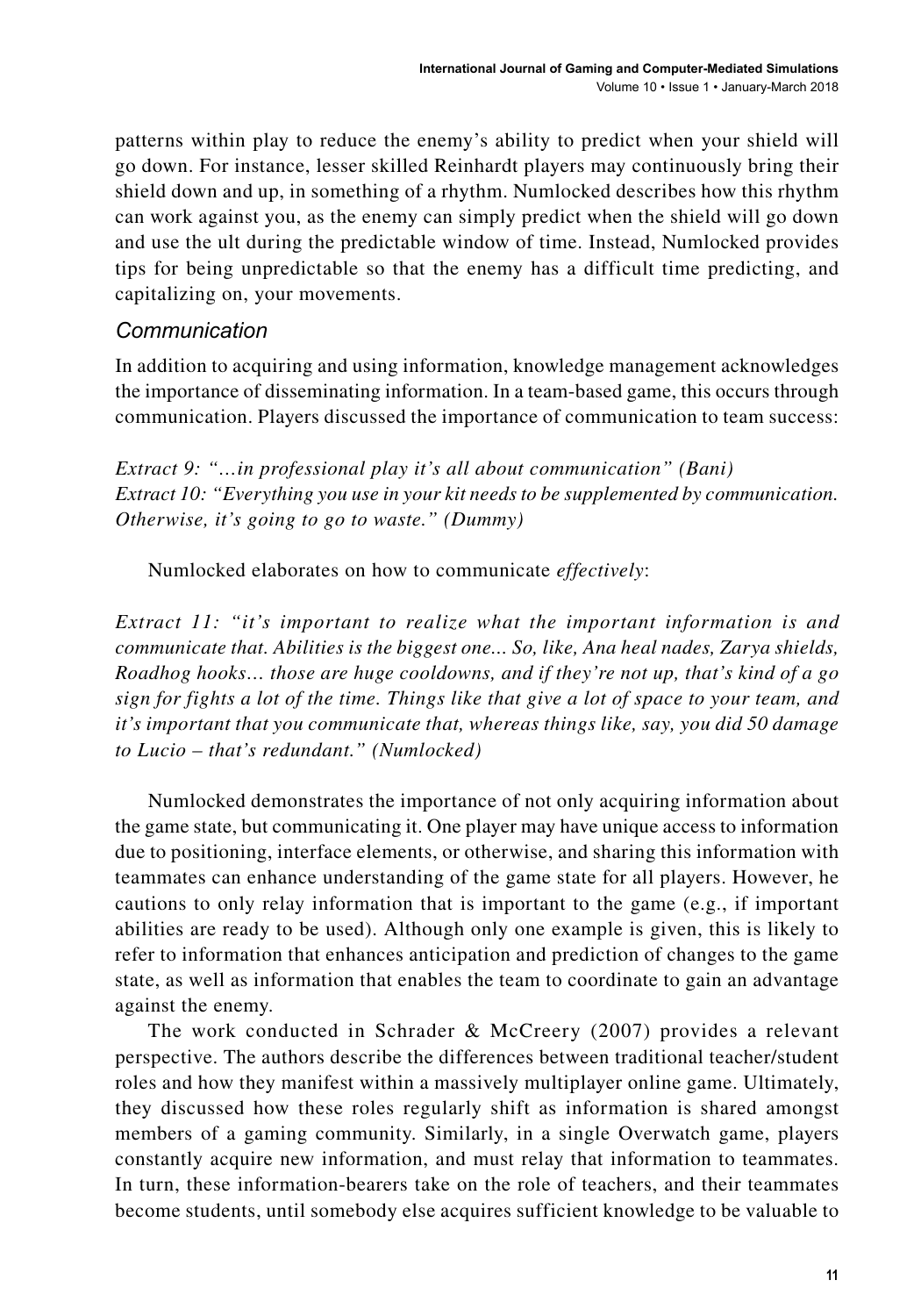the others. With the fast-paced gameplay of Overwatch, these roles are likely to switch on the order of seconds. Experts must be able to accommodate to the regular role switching, fulfilling their role on a second-by-second basis to the best of their ability.

#### *Thoughtfulness*

As a player receives information about the game state, either through her own observation, or via teammate communication, the player must take the time to consciously make decisions about how to best sway the game into her favor. Overwatch allows players to swap their heroes throughout the game. As each hero is uniquely strong and weak against other heroes, this allows for picking heroes that counter the enemy:

*Extract 12: "[Winston] just makes [Genji's] life so much harder in every single way, because he kind of basically always follows you and you can't really ever dash into a monkey because he is going to kill you 90% of the time as soon as you use your dash" (Tvique)*

Winston has a large amount of health, while Genji has a small health pool. Fortunately, for Genji, Winston can only attack close range. However, this means that a Genji must recognize that the enemy team has a Winston and avoid areas near Winston, even if Winston is placed near a prime target, like an enemy healer. Similarly, if a player's team is having a really tough time with an opposing Genji, it is important for them to recognize this, and have one of the players begin playing Winston, in order to counter the Genji. Of course, at this point, the Genji could switch to Reaper, who fires shotguns at close range that do immense damage to Winston's large frame.

Thoughtful players may also benefit when they recognize that the current game state is favorable to aggression:

*Extract 13: "More often than not [you should prioritize defeating] a hero that's out of position or nearest your team. If, for example, the enemy team is deep back somewhere, but Reinhardt is really out of position on his own, go for the Reinhardt." (Numlocked)*

A player who recognizes that a player is not grouped with the rest of his team and understands that she can capitalize on this will allow her to either fight 1v1 or communicate with allies to create a several vs 1 situation where her team has a distinct advantage and can *stagger* the enemy team. By killing that one enemy at a different time than the rest of the enemy team will force the enemy team to either have to fight 5v6, because the staggered player is still dead, or to wait until the player comes back to life and runs back to the team, thereby wasting time when they could be enacting strategies.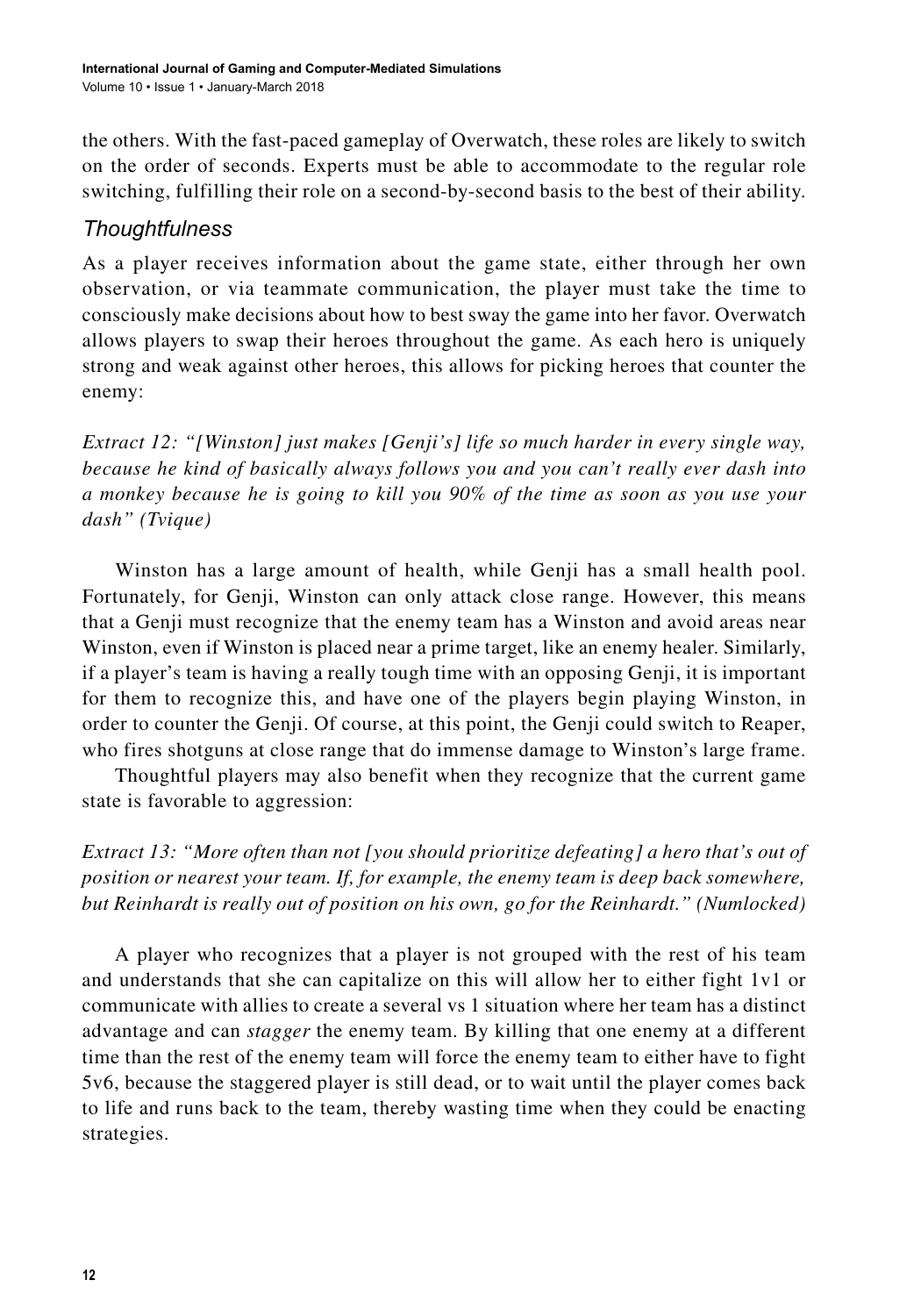#### **Mechanics – Subthemes: Aim, Ability Usage, Movement and Positioning, Team-based Mechanical Synergies**

Here, the term *mechanics* is used to refer to both the mechanical ability of the player (i.e., ability to precisely use input devices), as well as the player's ability to manipulate game mechanics (e.g., ability usage). The mechanics theme contains the sub-themes of aim, ability usage, movement and positioning, and team-based mechanical synergies.

#### *Aim*

Aim is perhaps the quintessential mechanical ability in first person shooter games, so it may come as no surprise that players note aim among the important skills for high level play:

*Extract 14: "Aim is extremely important…The games can be decided by whether your Ana lands or misses her sleep darts." (Ryujehong)*

Precision aim allows a player to target enemies and defeat them efficiently. Being able to precisely aim not only allows a player to connect damage-dealing blows with the enemy, but also allows players to do extra damage when hitting an enemy's small head hitbox. Rascal discusses how good aim enables the player to play a wider roster of heroes:

*Extract 15: [when asked about being able to play multiple projectile heroes] "The only change is whether you're holding a rifle, an ice gun, or a rocket launcher. It's possible if you have good basic aim." (Rascal)*

As aim enables players to use more heroes, they are more likely to be able to use specific heroes to counter enemy hero choices, increasing their chances of success.

#### *Ability Usage*

Each hero in Overwatch has unique abilities that are generally more powerful than their main attack. Numlocked describes an instance of properly using abilities:

*Extract 16: "One thing you'll need to do is dance between the sides of your bubble… you want to always be going in and out of your bubble… whenever they come in, you go out. Whenever they go out, you go in…Winston's bubble is super important." (Numlocked)*

Winston has an ability where he drops a static protective bubble-shaped field onto the terrain. While friendly players can shoot through the field, enemies cannot shoot in or out of it. A common practice for Winston is to always be on the opposite side of the enemy. If they go in, you go out; if they go out, you go in.

In addition to normal abilities, each hero also has ultimate abilities – very powerful abilities that are on a very slow timer, but can be charged up faster by dealing damage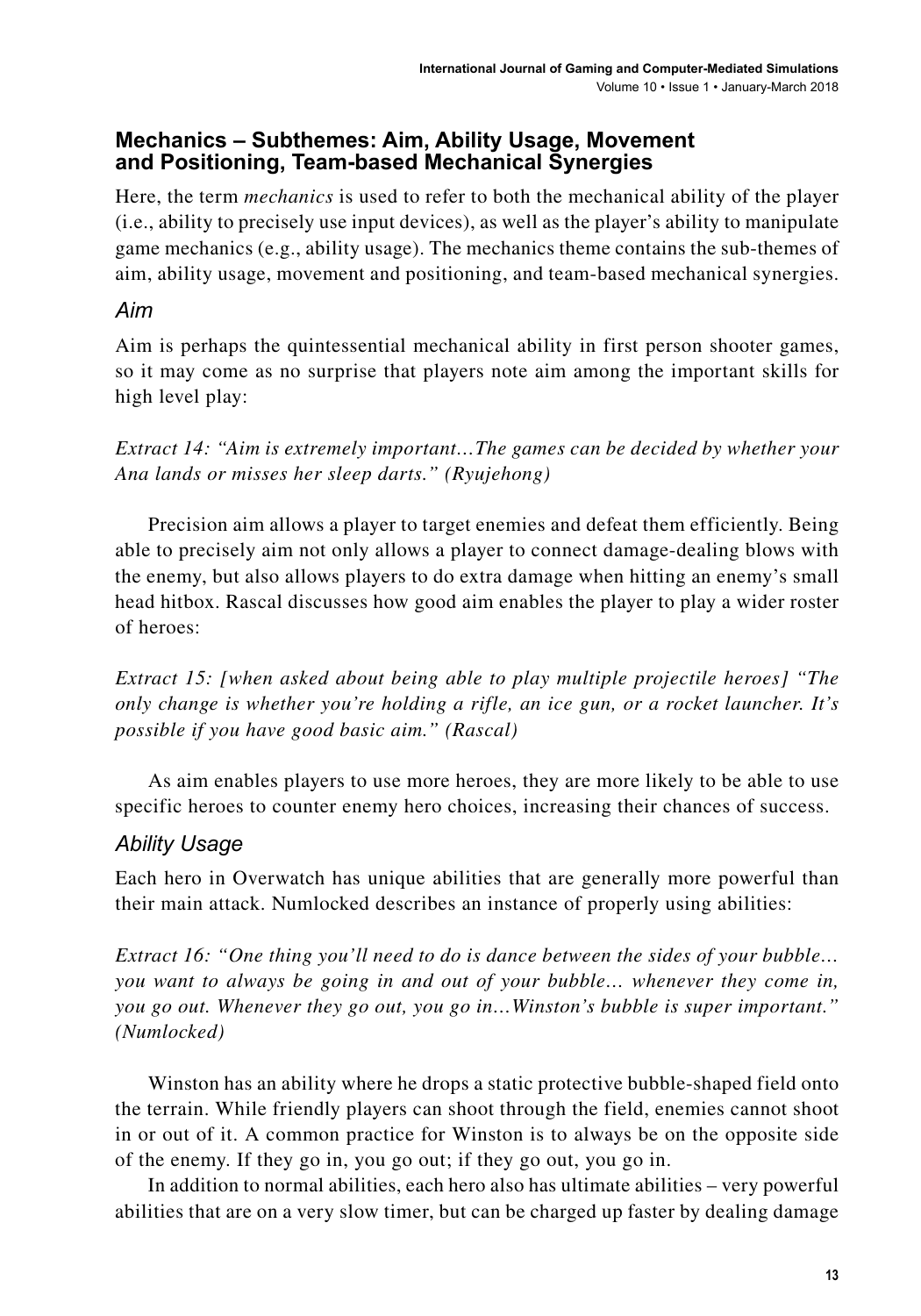or healing teammates. Miro discusses the importance of knowing the different uses for, the hero, Winston's ultimate ability:

*Extract 17: A Winston needs to do just 1 of 3 things with Primal Rage. The first is to just kill them. Second is to push off an enemy that's trying to get to your healers. Third is to break down the formation of clumped up opponents. It's most important to read the game, pick 1 of these 3 and execute properly."(Miro)*

Depending on the situation, a player using Winston's ultimate ability may attempt to defeat enemies, relocate enemies who are threatening his healers, or separate enemies from each other to reduce their ability to fight as a team. Miro mentions "reading the game" as the primary determinant for making this decision; this is likely a reference to having good game sense, which Miro was cited as saying was important, earlier in this article.

#### *Movement and Positioning*

A player needs to be able to position themselves in appropriate spots to take advantage of the terrain, make distance or close distance on the enemy, or otherwise utilize the map to gain an advantage on the opponent. Tvique describes how utilizing Genji's advanced movement capability can aid in the fight against an enemy:

*Extract 18: "you should definitely use your climbing ability, just climbing up walls, like up and down all the time, because it makes you super annoying to deal with. But if you are in a really tricky situation, where you are forced to take this 1v1 vs this other hero and you can't really get out of it because you've got dash on cooldown, or for whatever reasons, you should definitely not try to double jump too much, if that makes sense, but if you do need to double jump, you will need to be able to get over his head and out the side of him. You will be able to basically just always able be above him if that makes sense, because it's really hard to aim upwards for a hitscan player." (Tvique)*

By utilizing climbing, jumping, and dashing, Genji can improve his survivability, enabling him to remain in battle longer, thereby improving his overall impact. When reconsidering Extract 16's reference to Winston's bubble, we can see how movement, again, becomes important. A Winston positioned on the opposite side of the bubble to the enemy is invulnerable, but the required positioning changes based on the opponent's movement. So, too, the player must continuously move to be in the correct position. The importance of movement found within these results echoes the work of Reeves, Brown, & Laurier (2009) on Counter-Strike, which emphasized the importance of competent movement to skilled play.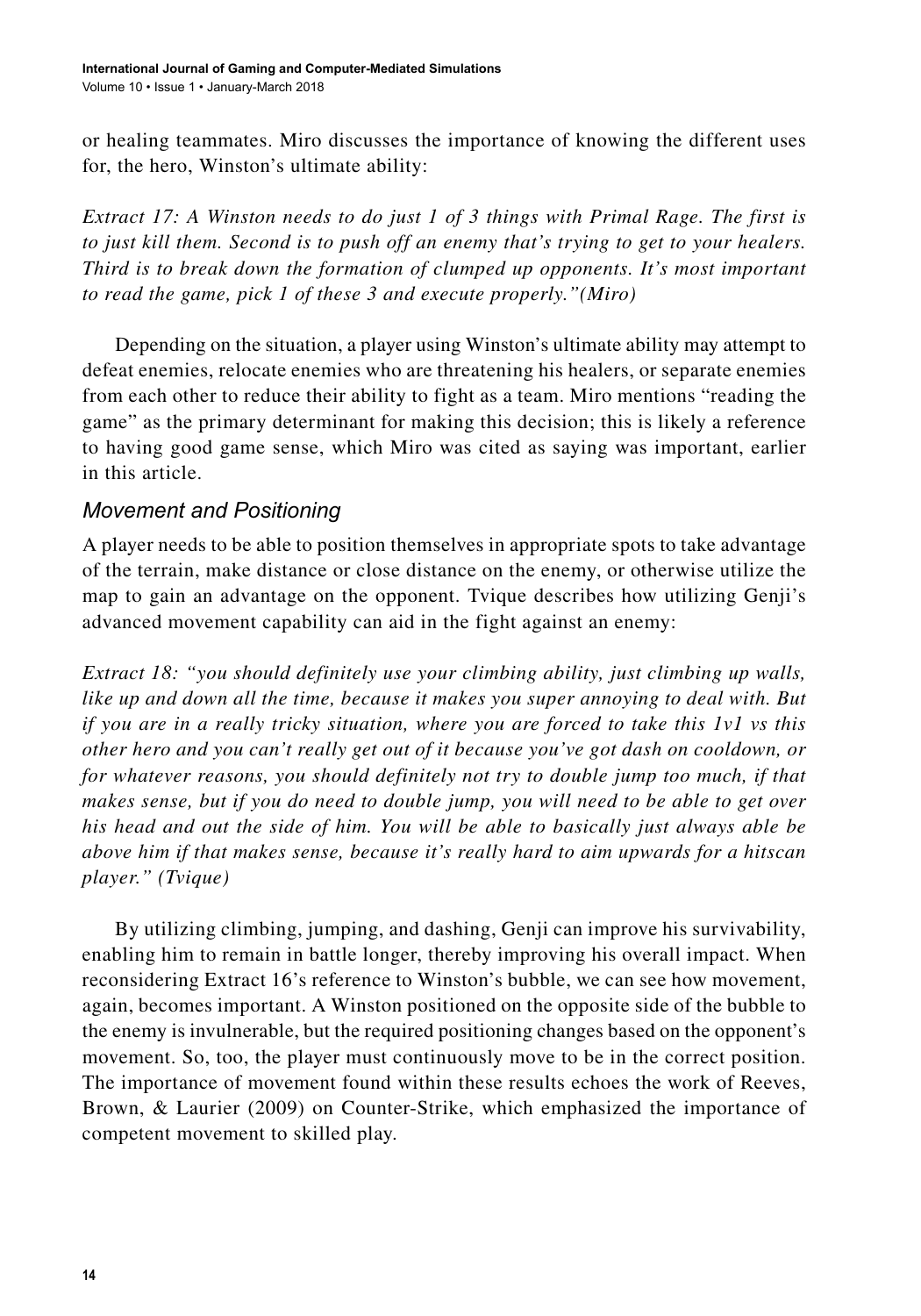#### *Team-Based Mechanical Synergies*

While this study and previous research (Donaldson, 2015) has highlighted the importance of mastering mechanics on the level of individual player, interviewees also highlighted the importance of synergizing mechanics between teammates:

*Extract 19: "Team synergy is obviously important…" (Ryujehong) Extract 20: "The biggest mistake I see most Genjis do is they try to do everything on their own…a good Genji is only as good as your team is." (Tvique) Extract 21: "…in professional play, everyone is focused on achieving something as a team." (Bani)*

Miro's discussion of how to properly use Winston's ultimate ability was described earlier. Ultimate abilities cannot be used often, but can strongly impact the game. More importantly, most ultimate abilities can be combined with other player actions to enhance their effects. Miro describes an instance of how this could happen:

*Extract 22: "one thing I want to mention about his ult is that you shouldn't use it if your Zarya ults. Your Winston ult does less damage than his normal attacks. So, if your Zarya has ulted a ton of people, just keep zapping them. Don't go into your ult form." (Miro)*

When Winston uses his ultimate ability, he can jump frantically, loses the ability to use his primary weapon (a gun that continuously electrocutes enemies), but gains the ability to knock players out of position by flailing his arms. Zarya's ultimate ability creates a gravity well that pulls all nearby enemies into a static position that they cannot escape from, temporarily. Here, Miro discusses that Winston can best synergize with Zarya when she uses her ultimate ability if he does not use his in parallel. Instead, he should save his ultimate ability for another time – enemies in the gravity well are rooted in place and cannot be knocked out of position, and Winston can do more damage to grouped enemies using his primary weapon.

Similar synergies exist with other characters. Mei has an ultimate that freezes all enemies in place within a specified area on the ground. Mei and Zarya do not synergize well, due to the similarity of their ultimate abilities. However, either could potentially synergize with a Genji who uses his ultimate ability, which allows him to use a powerful sword that quickly dispatches enemies, a task made even easier by targets that are forced to remain stationary, either through gravity or freezing.

### **DISCUSSION AND CONCLUSION**

While this study derives components and expertise specifically from Overwatch, relating these components to other research findings enables a more well-defined positioning of Overwatch and these results within the existing body of esports expertise research. For example, the present research discussed game sense, the awareness of the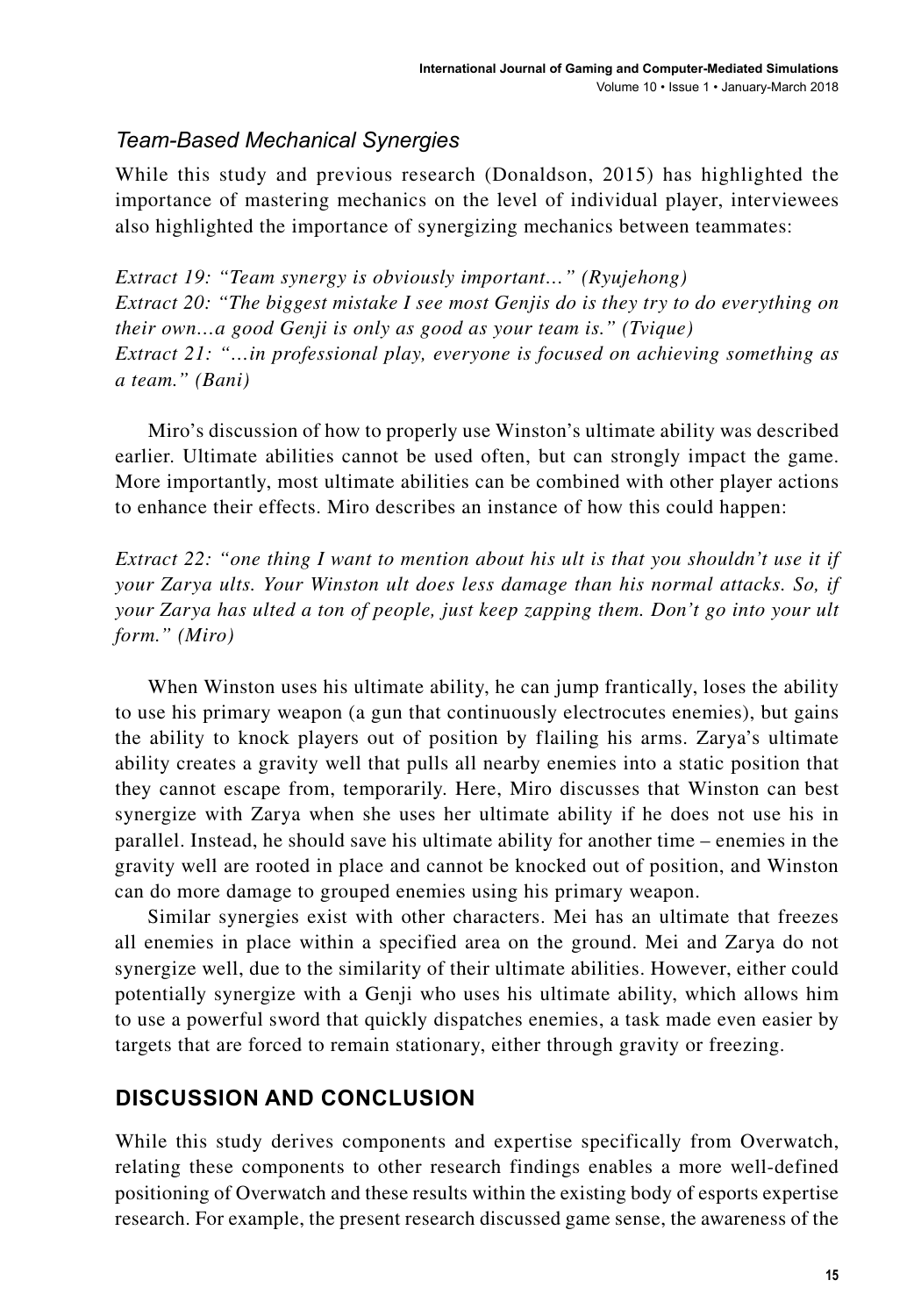game state which enables appropriate decision-making. Similar examples are found in other games, like the FPS Counter-Strike series. Witkowski (2012) describes the frantic final seconds of a round where one team has planted the bomb and must defend it until it explodes and the other team must attempt to defuse it in the remaining time.

*… timing and awareness of the other team… and of one's own team still playing on the map is crucial to the hurried decision making that inevitably plays a part in the result. (p. 359)* 

Just as Overwatch players must know the locations and positions of allies and enemies, locations and status of health packs, whether or not abilities are available, and so on, Counter-Strike players must understand where allies and enemies are positioned, the state of the bomb (and countdown timer until it detonates), and other factors, such as the potential for allies or enemies to have different types of grenades that can affect gameplay.

Wagner (2006) proposes concepts evidenced by the work conducted in the present study. The author asserts that:

*…winning [esports] teams… need to be trained in successfully implementing and changing game strategies quickly and efficiently. (p. 3).* 

Using game sense to anticipate and predict ally and enemy movements and actions enable players to implement and change strategies, ultimately allowing them to better understand the implications of each potential strategy:

*Game expertise needs to be studied and conceived of as lived play which is constantly concerned with 'why that now', 'where can I go from here', 'what next' and other familiar concerns… (Reeves, Brown, & Laurier, 2009, p. 26).*

By understanding the current status of the game state (game sense), the player can consider all available options, taking into account possible changes to the game state (anticipation / prediction) and make the decision that is most likely to promote victory (thoughtfulness).

The theme of mechanics is also exemplified by prior published esports works. For instance, Donaldson (2015) identifies mechanics as an essential component of expertise in League of Legends. More broadly, Hilvoorde & Pot (2016) asserts that motor skills are inherent in practicing esports, in general. For example, motor skills appear to be important in expert Counter-Strike play:

*If a player/team is poor at moving from A to B, or at quickly and precisely targeting the opposition in their sights, or even at maneuvering about the field space in coordination with teammates (which move in various formations depending on the side*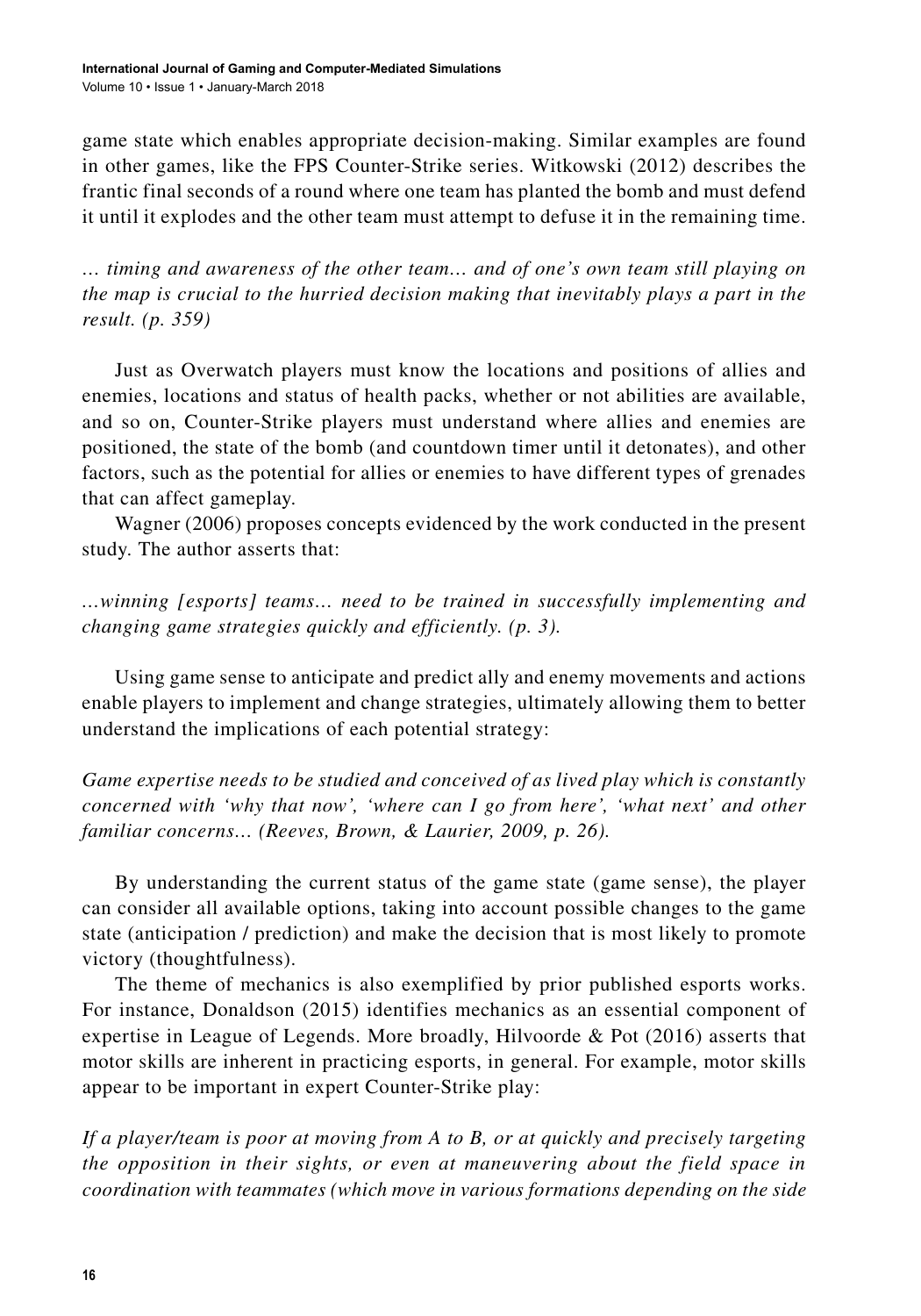*one is playing, the map, and the number of players left standing) the likelihood for "failure" increases with each inadequately executed action. (Witkowski, 2012, p. 357)*

This account of gameplay in Counter-Strike discusses the importance of aim (quickly and precisely targeting the opposition), movement (maneuvering about the field), and team-based synergy ("in coordination with teammates"). Ultimately, it seems as though many of the components of expertise identified within Overwatch may overlap with other esports games, as questioned by Reeves et al. However, while there is some alignment, perhaps they manifest in different ways. This is a line of research that must be continued across different games and at varying levels of specificity within each game; while this study has examined the composition of expertise in Overwatch, there may be a benefit to more granular analysis (e.g., expertise in Overwatch DPS players). By examining the similarities and differences in future studies, researchers can better understand the unique qualities in expertise and expertise formation in a variety of esports.

This study has implemented thematic analysis to derive an initial set of important skills for high level play of the Overwatch eSport. It is important to note that much of this is not ground-breaking work. In many ways, the research is catching up to the amateur theorycrafters and analyzers found in online discussion boards, reddit, and other places where esports are discussed in depth. However, this study contributes to the literature by confirming the existence and meaning of terms like "game sense" and proposing a set of named and defined skills, backed by evidence provided by the testimonials of professional players, that can be used in future study. Further, it takes initial steps to specifically identify and record the composition of expertise in Overwatch, which enables cross-comparison with the form of expertise in other games, examination of the process of acquiring expertise, and a positioning of Overwatch within the esports expertise literature.

#### **LIMITATIONS AND FUTURE RESEARCH**

While this article contributes to the ongoing study of expertise in esports, it is not without its limitations. Firstly, the scope of this study is limited to professional Overwatch players. For this reason, the skills identified as important to Overwatch may not extend to other esports games, or to amateur level play. While it is likely that game sense and mechanical ability are generally important to team-based competitive games, the sub-themes identified may not extend beyond Overwatch.

Additionally, while thematic analysis is a well-known and widely-used methodology, it is important to acknowledge the inherent bias in the methodology. The data collected is susceptible to alternate interpretations other than those presented; academic discourse is a necessary component for identifying and presenting other interpretations within qualitative analyses. However, a potentially mitigating factor is the researcher's experience with the game; at the time of writing, the researcher has logged several hundred hours of gameplay and has ranked within the top 10% of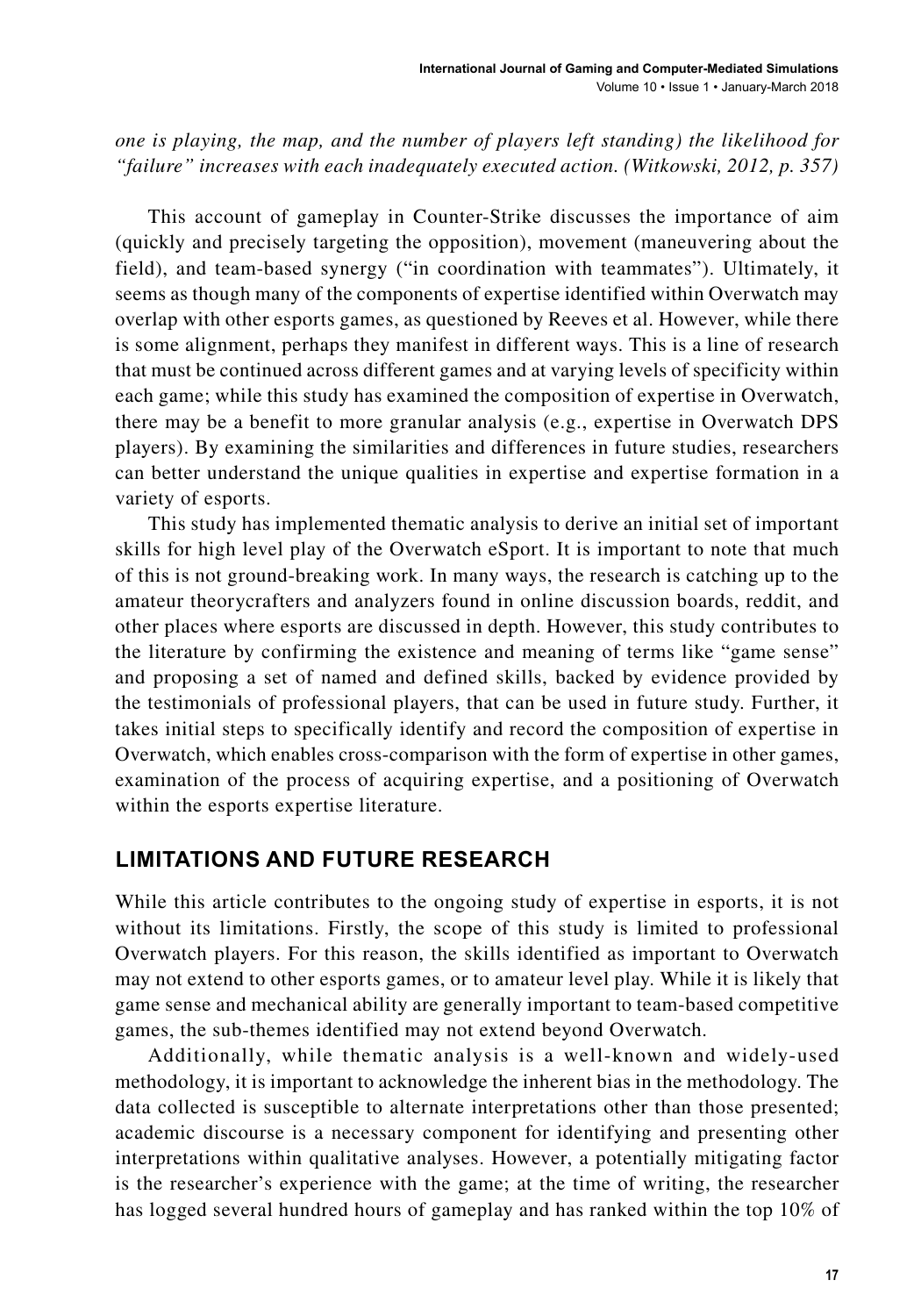players (estimated top 6%). As such, the researcher has advanced knowledge regarding Overwatch. Conversely, the researcher had to take care to avoid confounding the data with his own thoughts on what makes a good player.

While this study includes a range of professional players from different teams and roles, not all heroes and roles were included, due to the lack of available interviews including these individuals. Similarly, very few non-male players have become professional Overwatch players, and no interviews were found with, e.g., female players. Although there are very few non-male professional Overwatch players, a case study or focus group would support diversity of representation.

Perhaps the greatest limitation is the inability to perform controlled and consistent interviews with each of the players. The interviewers who performed these interviews are not researchers and likely had no overt interest in control, beyond that which promotes a relatively consistent and cohesive viewing experience for the audience. While the two interviewers followed similar formatting internally, there are strong differences between the interviewers which could have led to inconsistent responses that were more or less apt to mention particular aspects of expertise. The themes identified were cited across the two interviewers, providing some confidence in their existence, but further studies should seek to interview players directly. However, this may be difficult as professional players have limited availability, may be unwilling to provide interviews without compensation, and are unlikely to want to submit the full detail of their strategies to scientific scrutiny. Likewise, their franchises may impose limitations on the information their players can expose to systematic analysis, in order to maintain a competitive edge. Nevertheless, this level of control would likely yield valuable results.

The present study has worked within the boundaries of its limitations to gain insight into the composition of expertise in Overwatch. While this research presents a holistic view of expertise in Overwatch, future work should examine the specific composition of expertise within particular player roles to identify if the identified aspects exist equally for all roles, or if there are, perhaps, different weightings for aspects dependent upon the role. Further, cross-game comparisons should be conducted to identify points of consistency and inconsistency in the composition of expertise within different esports games. Finally, future research should employ empirical methodologies to identify if the skills identified through thematic analysis actually impact performance within a game setting, or if the actual composition of expertise differs from that of expert perception.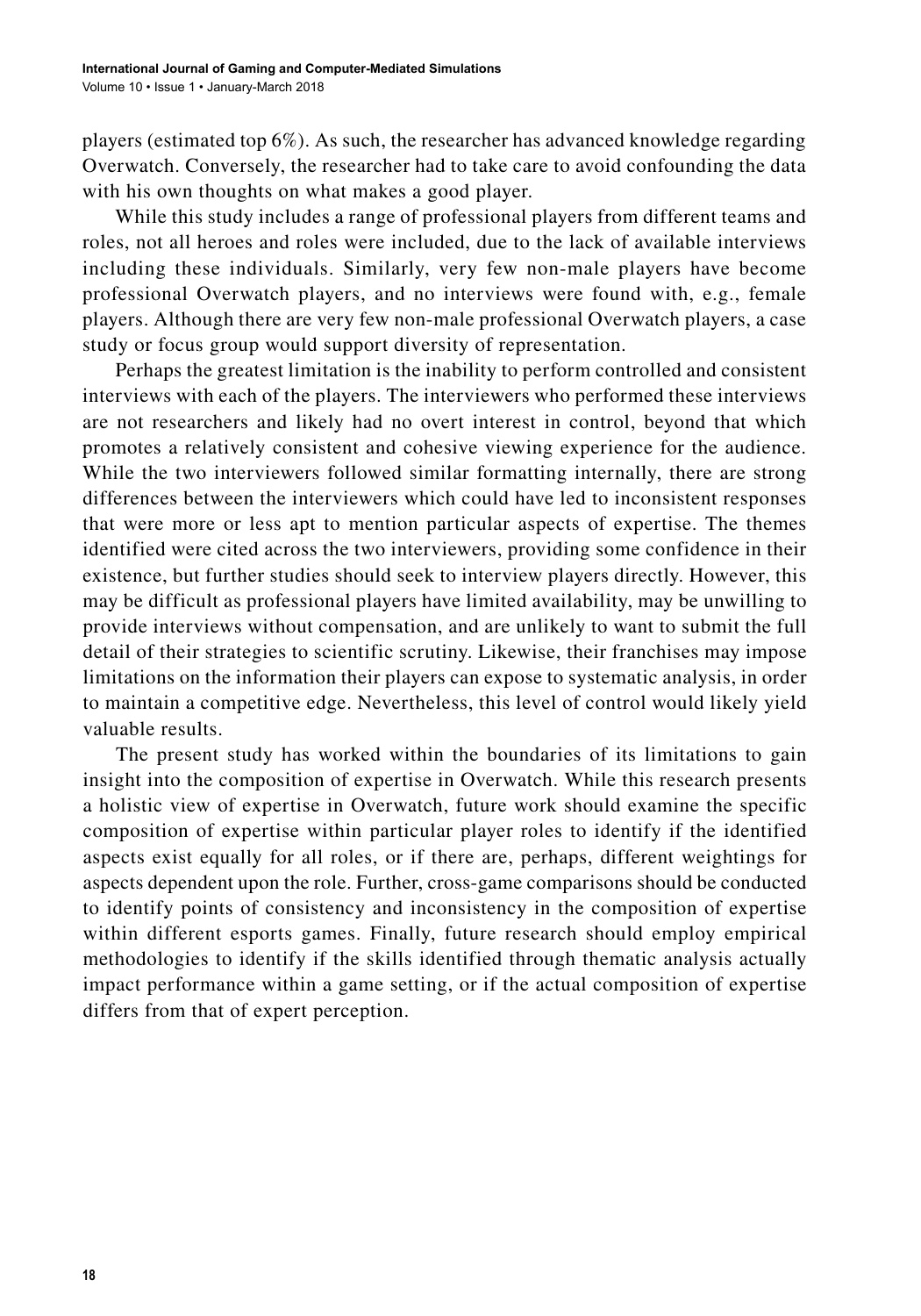## **REFERENCES**

Akshon Esports. (2017a). Overwatch Interview | AF.Blue Arhan on Foreign APEX Teams, Doomfist, His Best Player to Start a Team. *YouTube*. Retrieved from [https://](https://www.youtube.com/watch?v=zZwg_iKziPg) [www.youtube.com/watch?v=zZwg\\_iKziPg](https://www.youtube.com/watch?v=zZwg_iKziPg)

Akshon Esports. (2017b). Overwatch Interview | EnVyUs EFFECT on Tracer Skill Set & the Best Player to Start a Team With. *YouTube*. Retrieved from [https://www.](https://www.youtube.com/watch?v=UPZpBSF9nRM) [youtube.com/watch?v=UPZpBSF9nRM](https://www.youtube.com/watch?v=UPZpBSF9nRM)

Akshon Esports. (2017c). Overwatch Interview | Lunatic-Hai Miro on Winston Tips, World Cup, Seagull, Best Player to Pick. *YouTube*. Retrieved from [https://www.youtube.](https://www.youtube.com/watch?v=XmGiI6AXfT4) [com/watch?v=XmGiI6AXfT4](https://www.youtube.com/watch?v=XmGiI6AXfT4)

Akshon Esports. (2017d). Overwatch Interview | Kongdoo Panthera Rascal on Projectile DPS Tips, Lunatic-Hai, His Best Player. *YouTube*. Retrieved from [https://](https://www.youtube.com/watch?v=rLm9_1IJHxA) [www.youtube.com/watch?v=rLm9\\_1IJHxA](https://www.youtube.com/watch?v=rLm9_1IJHxA)

Akshon Esports. (2017e). Overwatch Interview | Lunatic-Hai Ryujehong on Ana, World Cup, Best Player to Draft #1 for a Team. *YouTube*. Retrieved from [https://www.](https://www.youtube.com/watch?v=ZiR6ev0ryek) [youtube.com/watch?v=ZiR6ev0ryek](https://www.youtube.com/watch?v=ZiR6ev0ryek)

Akshon Esports. (2017f). Overwatch Interview | Lunatic-Hai Tobi on Lucio Tips, Korea at World Cup, Best Western Player | APEX. *YouTube*. Retrieved from [https://](https://www.youtube.com/watch?v=xoYBoKyQSSU) [www.youtube.com/watch?v=xoYBoKyQSSU](https://www.youtube.com/watch?v=xoYBoKyQSSU)

Armstrong, P. (2017). What is going to happen in the esports industry in 2017? *Forbes*. Retrieved from [https://www.forbes.com/sites/paularmstrongtech/2017/01/17/what-is](https://www.forbes.com/sites/paularmstrongtech/2017/01/17/what-is-going-to-happen-in-the-esports-industry-in-2017/#637c49f47999)[going-to-happen-in-the-esports-industry-in-2017/#637c49f47999](https://www.forbes.com/sites/paularmstrongtech/2017/01/17/what-is-going-to-happen-in-the-esports-industry-in-2017/#637c49f47999)

Blizzard Entertainment. (2016). *Overwatch* [PC, PS4, Xbox One]. Irving, CA: Blizzard Entertainment.

Boyatzis, R. E. (1998). *Transforming qualitative information: Thematic analysis and code development*. Thousand Oaks, CA: Sage.

Braun, V., & Clarke, V. (2006). Using thematic analysis in psychology. *Qualitative Research in Psychology*, *3*(2), 77–101. doi[:10.1191/1478088706qp063oa](http://dx.doi.org/10.1191/1478088706qp063oa)

Castaneda, L., Sidhu, M. K., Azose, J. J., & Swanson, T. (2016). Game play differences by expertise level in Dota 2, a complex multiplayer video game. *International Journal of Gaming and Computer-Mediated Simulations*, *8*(4), 1–24. doi:[10.4018/](http://dx.doi.org/10.4018/IJGCMS.2016100101) [IJGCMS.2016100101](http://dx.doi.org/10.4018/IJGCMS.2016100101)

Collins, T. J. (2017). *Psychological skills training manual for eSports athletes*. Unpublished master's thesis, Bowling Green State University, Bowling Green, Ohio.

Donaldson, S. (2015). Mechanics and Metagame: Exploring binary expertise in league of legends. *Games and Culture*, *12*(5), 1–19.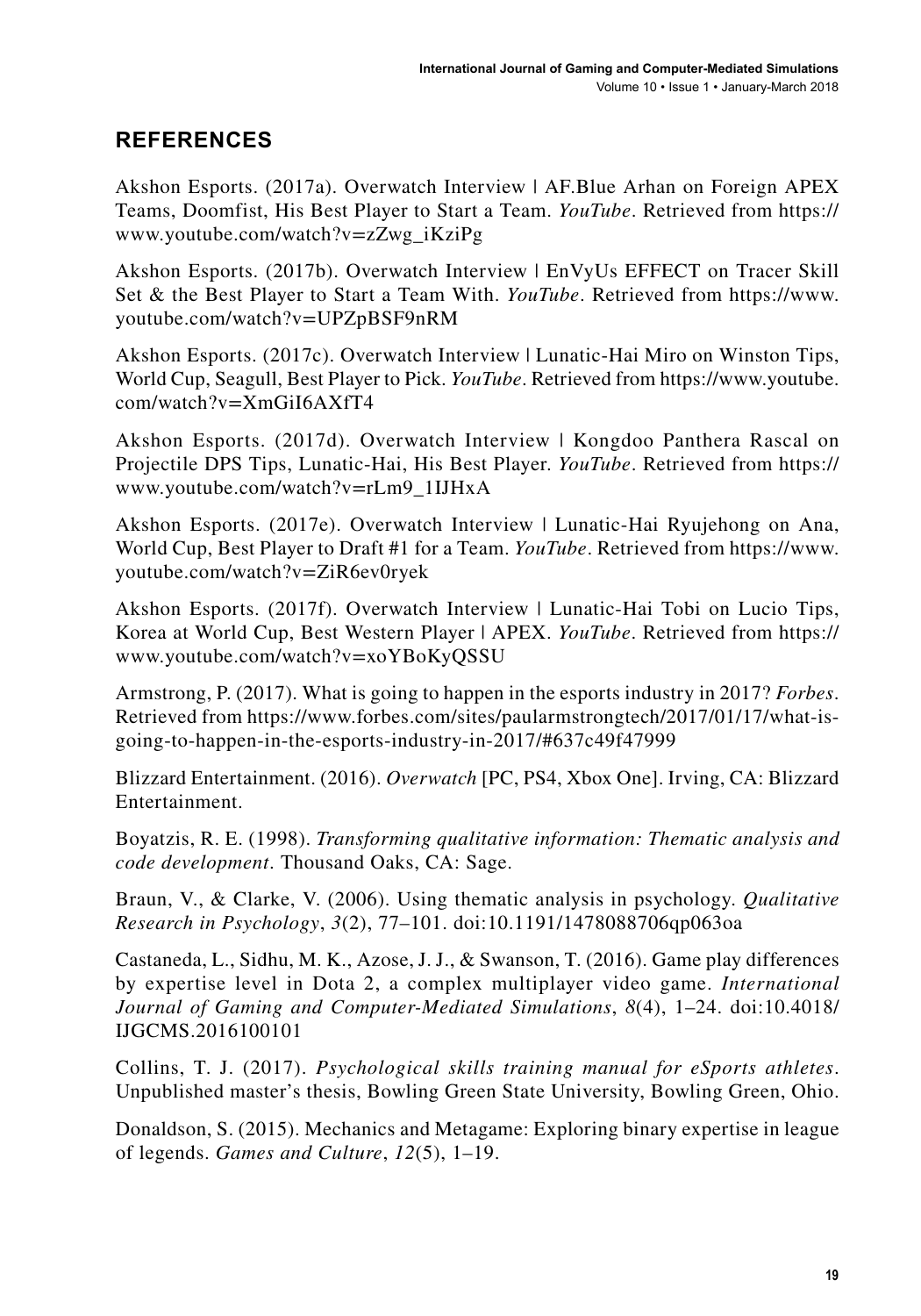Egliston, B. (2017). Building skill in videogames: A play of bodies, controllers and game-guides. *M/C Journal, 20*(2). Retrieved from [http://www.journal.media-culture.](http://www.journal.media-culture.org.au/index.php/mcjournal/article/view/1218) [org.au/index.php/mcjournal/article/view/1218](http://www.journal.media-culture.org.au/index.php/mcjournal/article/view/1218)

Girard, J. P., & Girard, J. L. (2015). Defining knowledge management: Toward an applied compendium. *Online Journal of Applied Knowledge Management.*, *3*(1), 1–20.

Greenfield, P. M., Brannon, C., & Lohr, D. (1994). Two-dimensional representation of movement through three- dimensional space: The role of video game expertise. *Journal of Applied Developmental Psychology*, *15*(1), 87–103. doi:[10.1016/0193-](http://dx.doi.org/10.1016/0193-3973(94)90007-8) [3973\(94\)90007-8](http://dx.doi.org/10.1016/0193-3973(94)90007-8)

Hamari, J., & Sjöblom, M. (2017). What is eSports and why do people watch it? *Internet Research*, *27*(2), 211–232. doi[:10.1108/IntR-04-2016-0085](http://dx.doi.org/10.1108/IntR-04-2016-0085)

Horn, B., Cooper, S., & Deterding, S. (2017). Adapting cognitive task analysis to elicit the skill chain of a game. In *Proceedings of CHI PLAY.* doi:[10.1145/3116595.3116640](http://dx.doi.org/10.1145/3116595.3116640)

Hurley, T. A., & Green, C. W. (2005). Knowledge management and the nonprofit industry: A within and between approach. *Journal of Knowledge Management Practice*. Retrieved from <http://www.tlainc.com/articl79.htm>

ioStux. (2017). How to learn gamesense. *YouTube*. Retrieved from [https://www.](https://www.youtube.com/watch?v=aa61EG-4zw0) [youtube.com/watch?v=aa61EG-4zw0](https://www.youtube.com/watch?v=aa61EG-4zw0)

Jakobsson, P., Pargman, D., & Rambusch, J. (2007). Exploring E-sports: A case study of game play in counter-strike. In *Proceedings of the 2007 DiGRA International Conference: Situated Play*. Retrieved from [http://www.digra.org/digital-library/](http://www.digra.org/digital-library/forums/4-situated-play/) [forums/4-situated-play/](http://www.digra.org/digital-library/forums/4-situated-play/)

Kari, T., & Harhulahti, V.-M. (2016). Do e-athletes move? A study on training and physical exercise in elite e-sports. *International Journal of Gaming and Computer-Mediated Simulations*, *8*(4), 53–66. doi[:10.4018/IJGCMS.2016100104](http://dx.doi.org/10.4018/IJGCMS.2016100104)

Kirschner, D., & Williams, J. P. (2013). Experts and novices or expertise? Positioning players through gameplay reviews. In *Proceedings of DiGRA 2013, Snowbird, UT.*

Lindstedt, J. K., & Gray, W. D. (2013). Extreme expertise: Exploring expert behavior in tetris. In *Proceedings of the 35th Annual Conference of the Cognitive Science Society*. Austin, TX: Cognitive Science Society.

Marks, T. (2017). Overwatch league reveals minimum player salaries and benefits. *IGN.* Retrieved from [http://www.ign.com/articles/2017/07/27/overwatch-league](http://www.ign.com/articles/2017/07/27/overwatch-league-reveals-minimum-player-salaries-and-benefits)[reveals-minimum-player-salaries-and-benefits](http://www.ign.com/articles/2017/07/27/overwatch-league-reveals-minimum-player-salaries-and-benefits)

Minotti, M. (2017). Overwatch league's first 7 teams include new England patriots, New York Mets owners. *VentureBeat*. Retrieved from [https://venturebeat.com/2017/07/12/](https://venturebeat.com/2017/07/12/overwatch-leagues-first-7-teams-include-new-england-patriots-new-york-mets-owners/) [overwatch-leagues-first-7-teams-include-new-england-patriots-new-york-mets](https://venturebeat.com/2017/07/12/overwatch-leagues-first-7-teams-include-new-england-patriots-new-york-mets-owners/)[owners/](https://venturebeat.com/2017/07/12/overwatch-leagues-first-7-teams-include-new-england-patriots-new-york-mets-owners/)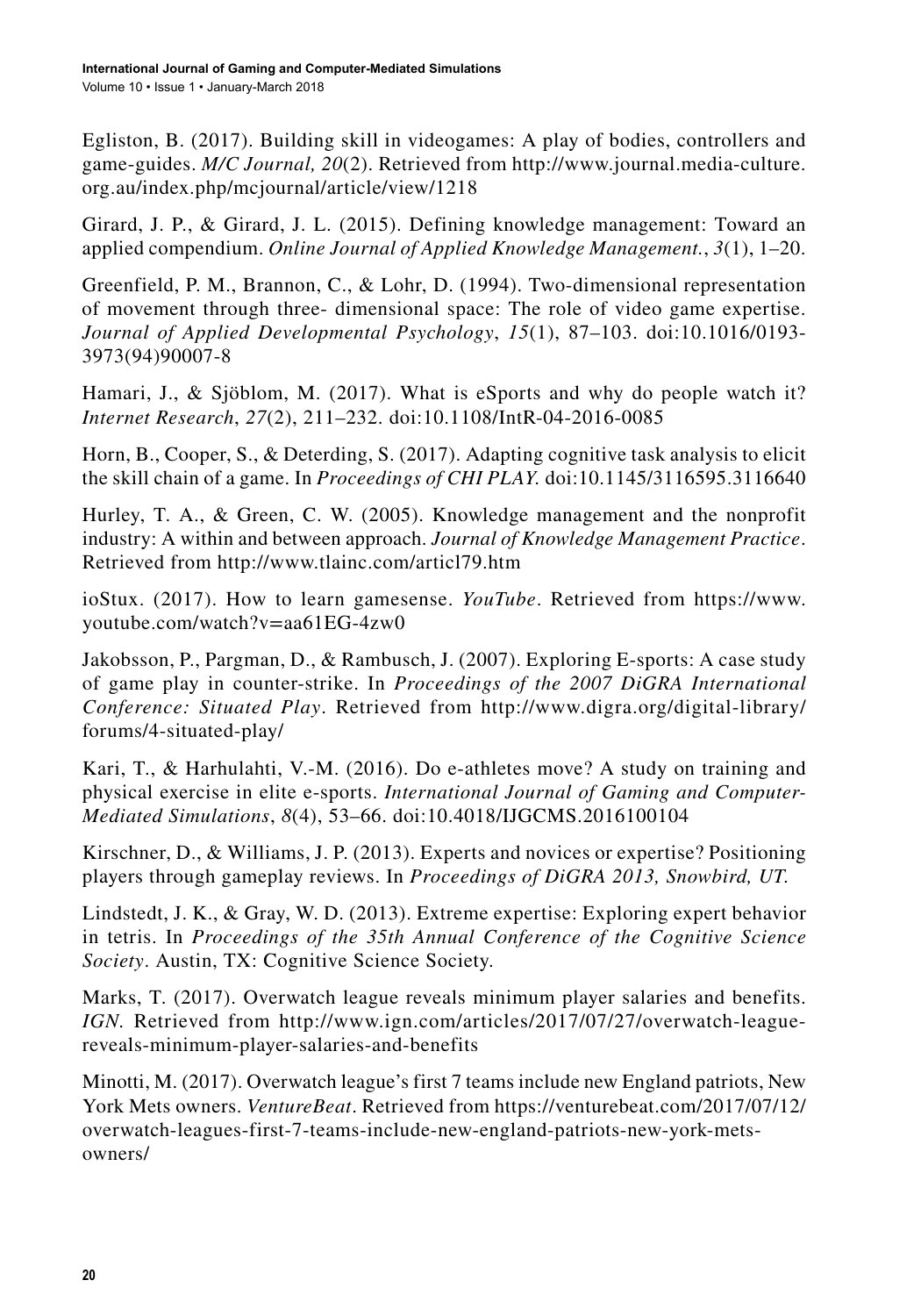Murphy, P. K.,  $\&$  Alexander, P. A. (2002). What counts? The predictive powers of subjectmatter knowledge, strategic processing, and interest in domain-specific performance. *Journal of Experimental Education*, *70*(3), 197–214. doi:[10.1080/00220970209599506](http://dx.doi.org/10.1080/00220970209599506)

Overwatch Central. (2017a). Overwatch | How To Be A Pro Ana - Tips & Tricks ft NRG Dummy. *YouTube.* Retrieved from <https://www.youtube.com/watch?v=l20TgcRveII>

Overwatch Central. (2017b). Overwatch | Master Tracer ft MikeyA (PRO PLAYER) - Tips and Advice (Guide). *YouTube.* Retrieved from [https://www.youtube.com/](https://www.youtube.com/watch?v=mguaNIrpVd4) [watch?v=mguaNIrpVd4](https://www.youtube.com/watch?v=mguaNIrpVd4)

Overwatch Central. (2017c). Overwatch | Master Reinhardt - Tips and Tricks (ft NRG Numlocked). *YouTube.* Retrieved from [https://www.youtube.com/](https://www.youtube.com/watch?v=pLx2FH4A_UE&t=547s) [watch?v=pLx2FH4A\\_UE&t=547s](https://www.youtube.com/watch?v=pLx2FH4A_UE&t=547s)

Overwatch Central. (2017d). Overwatch | Master Winston ft Numlocked - Advanced Guide. *YouTube.* Retrieved from <https://www.youtube.com/watch?v=iUDkcQwcsHk>

Overwatch Central. (2017e). Overwatch | Master Genji ft Tvique (Advanced Guide). *YouTube.* Retrieved from <https://www.youtube.com/watch?v=NhlDiWXr0CI>

Patton, M. Q. (2001). *Qualitative evaluation and research methods* (3rd ed.). Newbury Park, CA: Sage.

Reeves, S., Brown, B., & Laurier, E. (2009). Experts at play: Understanding skilled expertise. *Games and Culture*, *4*(3), 205–227. doi:[10.1177/1555412009339730](http://dx.doi.org/10.1177/1555412009339730)

Scholz, T. M., & Stein, V. (2017). Going beyond ambidexterity in the media industry: Esports as pioneer of ultradexterity. *International Journal of Gaming and Computer-Mediated Simulations*, *9*(2), 47–62. doi[:10.4018/IJGCMS.2017040104](http://dx.doi.org/10.4018/IJGCMS.2017040104)

Sims, V. K., & Mayer, R. E. (2002). Domain specificity of spatial expertise: The case of video game players. *Applied Cognitive Psychology*, *16*(1), 97–115.

Sudnow, D. (1983). Pilgrim in the Microworld: Eye, Mind, and the Essence of Video Skill. London: Heinemann.

Thompson, J. J., Blair, M. R., Chen, L., & Henrey, A. J. (2013). Video game telemetry as a critical tool in the study of complex skill learning. *PLoS One*, *8*(9), e75129. doi[:10.1371/journal.pone.0075129](http://dx.doi.org/10.1371/journal.pone.0075129) PMID:[24058656](http://www.ncbi.nlm.nih.gov/pubmed/24058656)

van Hilvoorde, I., & Pot, N. (2016). Embodiment and fundamental motor skills in eSports. *Sport*. *Ethics and Philosophy*, *10*(1), 14–27. doi:[10.1080/17511321.2016.1](http://dx.doi.org/10.1080/17511321.2016.1159246) [159246](http://dx.doi.org/10.1080/17511321.2016.1159246)

Wagner, M. G. (2006). On the scientific relevance of esports. In *Proceedings of the International Internet Computing and Computer Game Development Conference*, Las Vegas, NV (pp. 1-4).